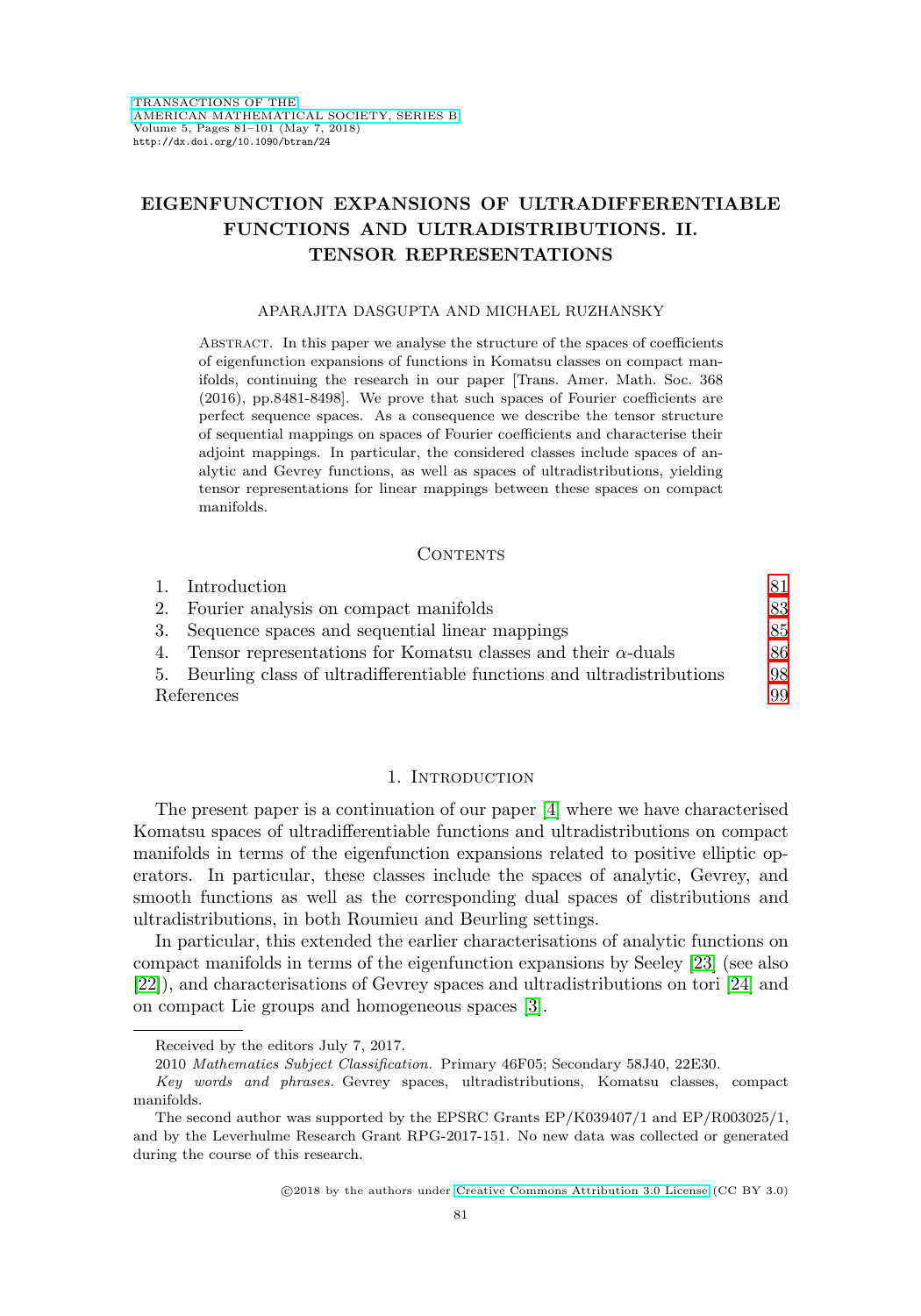For example, if  $E$  is a positive elliptic pseudo-differential operator on a compact manifold X without boundary and  $\lambda_i$  denotes its eigenvalues in the ascending order, then smooth functions on X can be characterised in terms of their Fourier coefficients:

$$
(1.1) \quad f \in C^{\infty}(X) \iff \forall N \exists C_N : |\widehat{f}(j,k)| \le C_N \lambda_j^{-N} \text{ for all } j \ge 1, 1 \le k \le d_j,
$$

where  $\hat{f}(j,k) = (f,e_j^k)_{L^2}$  with  $e_j^k$  being the  $k^{th}$  eigenfunction corresponding to the eigenvalue  $\lambda_j$  (of multiplicity  $d_j$ ); see [\(2.1\)](#page-3-0). If X and E are analytic, the result of Seeley [\[23\]](#page-19-0) can be reformulated as

(1.2)

f is analytic  $\iff \exists L > 0 \; \exists C : |\widehat{f}(j,k)| \leq C e^{-L\lambda_j^{1/\nu}}$  for all  $j \geq 1, 1 \leq k \leq d_j$ ,

where  $\nu$  is the order of the pseudo-differential operator E. In [\[4\]](#page-18-1) we extended such characterisations to Gevrey classes and, more generally, to Komatsu classes of ultradifferentiable functions and the corresponding classes of ultradistributions.

In this paper we continue this analysis showing that the appearing spaces of coefficients with respect to expansions in eigenfunctions of positive elliptic operators are perfect spaces in the sense of the theory of sequence spaces (see, e.g., Köthe  $[10]$ ). Consequently, we obtain tensor representations for linear mappings between spaces of ultradifferentiable functions and the corresponding spaces of ultradistributions. Such discrete representations in a given basis are useful in different areas of timefrequency analysis, in partial differential equations, and in numerical investigations. Due to possible multiplicities of eigenvalues the mappings beget the tensor structure rather than the matrix one as it would be in the case of simple eigenvalues, and our results are new for both situations.

Our analysis is based on the global Fourier analysis on compact manifolds which was consistently developed in [\[5\]](#page-18-3), with a number of subsequent applications, for example to the spectral properties of operators [\[7\]](#page-18-4), or to the wave equations for the Landau Hamiltonian [\[20\]](#page-19-4). The corresponding version of the Fourier analysis based on expansions with respect to biorthogonal systems of eigenfunctions of nonself-adjoint operators has been developed in [\[19\]](#page-19-5), with a subsequent extension in [\[21\]](#page-19-6).

The obtained characterisations of Komatsu classes found their applications, for example for the well-posedness problems for weakly hyperbolic partial differential equations [\[8\]](#page-19-7). The spaces of coefficients of eigenfunction expansions in  $\mathbb{R}^n$  with respect to the eigenfunctions of the harmonic oscillator have been analysed in [\[9\]](#page-19-8) , and the corresponding Komatsu classes have been investigated in [\[26\]](#page-19-9). The original Komatsu spaces of ultradifferentiable functions and ultradistributions have appeared in the works [\[11–](#page-19-10)[13\]](#page-19-11) by Komatsu (see also Rudin [\[18\]](#page-19-12)), extending the original works by Roumieu [\[17\]](#page-19-13). The universality of the spaces of Gevrey functions on the torus has been established in [\[25\]](#page-19-14).

The regularity properties of spaces of distributions and ultradistributions have been analysed in [\[15\]](#page-19-15), and their convolution properties appeared in [\[14\]](#page-19-16).

The characterisations in terms of the eigenfunction expansions provide for descriptions alternative to those using the classical Fourier analysis, with applications in the theory of partial differential equations; see, e.g., [\[16\]](#page-19-17). For some other applications of this type of analysis one can see, e.g., [\[1,](#page-18-5) [2\]](#page-18-6).

The paper in organised as follows. In Section [2](#page-2-0) we briefly recall the constructions leading to the global Fourier analysis on compact manifolds. In Section [3](#page-4-0) we very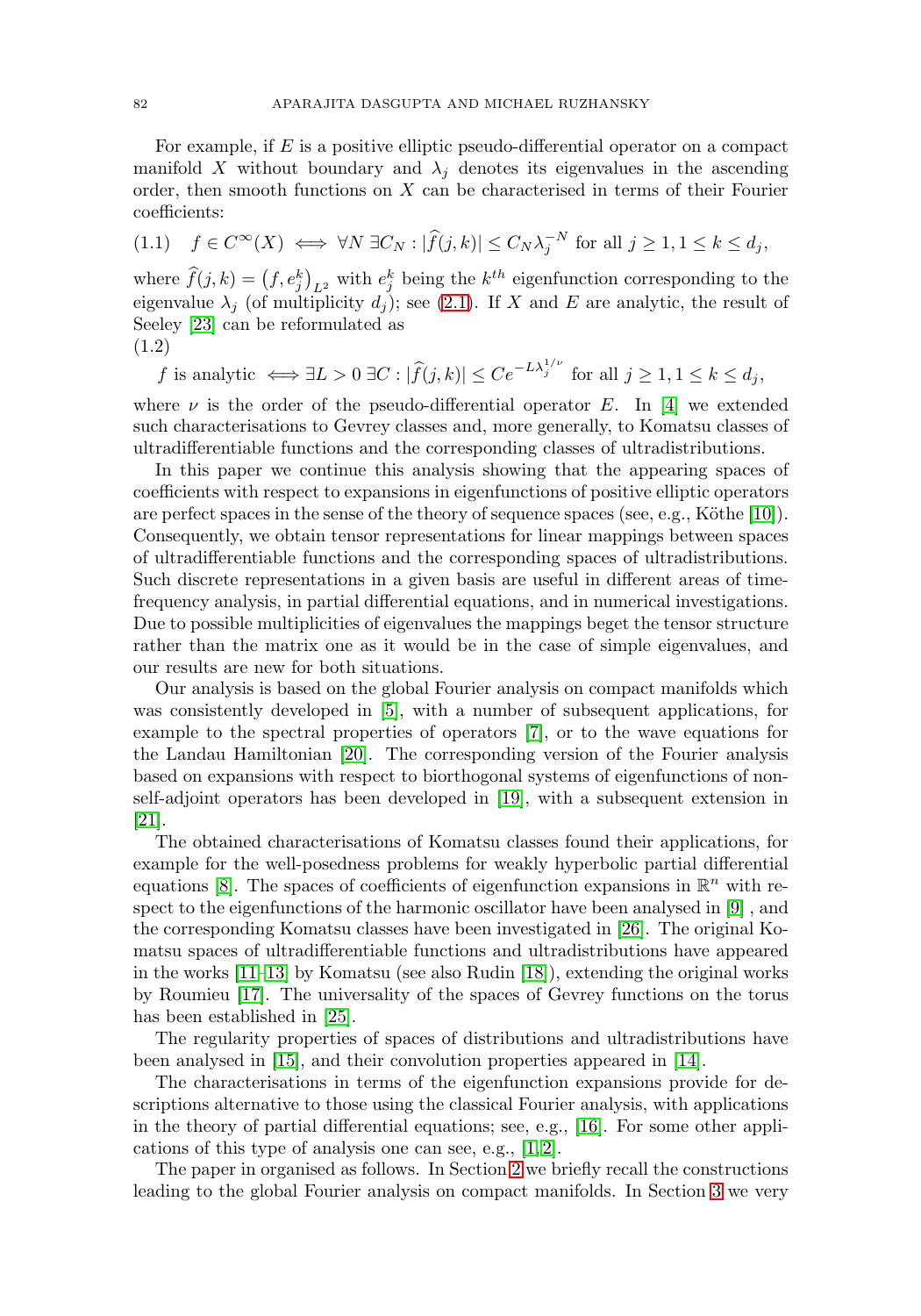briefly recall the relevant definitions from the theory of sequence spaces. In Section [4](#page-5-0) we present the main results of this paper and their proofs. In Section [5](#page-17-0) we first recall the definitions for the Beurling version of the spaces and then give the statement of the corresponding adjointness Theorem [4.7](#page-10-0) in this case.

<span id="page-2-0"></span>In this paper we adopt the notation  $\mathbb{N}_0 = \mathbb{N} \cup \{0\}.$ 

#### 2. Fourier analysis on compact manifolds

Let X be a closed  $C^{\infty}$ -manifold of dimension n endowed with a fixed measure  $dx$ . We first recall an abstract statement from [\[5,](#page-18-3) Theorem 2.1] giving rise to the Fourier analysis on  $L^2(X)$ .

<span id="page-2-1"></span>**Theorem 2.1.** Let H be a complex Hilbert space and let  $\mathcal{H}^{\infty} \subset \mathcal{H}$  be a dense linear subspace of H. Let  $\{d_j\}_{j\in\mathbb{N}_0}\subset\mathbb{N}$  and let  $\{e_j^k\}_{j\in\mathbb{N}_0,1\leq k\leq d_j}$  be an orthonormal basis of  $\mathcal H$  such that  $e_j^k \in \mathcal H^\infty$  for all j and k. Let  $H_j := \operatorname{span}\{e_j^k\}_{k=1}^{d_j}$ , and let  $P_j : \mathcal H \to H_j$ be the orthogonal projection. For  $f \in \mathcal{H}$ , we denote  $\widehat{f}(j,k) := (f, e_j^k)_{\mathcal{H}}$  and let  $\widehat{f}(j) \in \mathbb{C}^{d_j}$  denote the column of  $\widehat{f}(j,k), 1 \leq k \leq d_j$ . Let  $T : \mathcal{H}^{\infty} \to \mathcal{H}$  be a linear operator. Then the following conditions (i)-(iii) are equivalent:

- (i) For each  $j \in \mathbb{N}_0$ , we have  $T(H_j) \subset H_j$ .
- (ii) For each  $l \in \mathbb{N}_0$  there exists a matrix  $\sigma(l) \in \mathbb{C}^{d_l \times d_l}$  such that for all  $e_j^k$ ,

$$
Te_j^k(l,m) = \sigma(l)_{mk}\delta_{jl}.
$$

(iii) If in addition all  $e_j^k$  are in the domain of  $T^*$ , then for each  $l \in \mathbb{N}_0$  there exists a matrix  $\sigma(l) \in \mathbb{C}^{d_l \times d_l}$  such that for all  $f \in \mathcal{H}^{\infty}$  we have

$$
\widehat{Tf}(l) = \sigma(l)\widehat{f}(l).
$$

The matrices in (ii) and (iii) coincide.

The equivalent properties  $(i)$ – $(iii)$  follow from the condition:

(iv) For each  $j \in \mathbb{N}_0$ , we have  $TP_j = P_jT$  on  $\mathcal{H}^{\infty}$ . If, in addition, T extends to a bounded operator  $T \in \mathcal{L}(H)$ , then (iv) is equivalent to  $(i)$ – $(iii)$ .

Under the assumptions of Theorem [2.1](#page-2-1) we have the direct sum decomposition

$$
\mathcal{H} = \bigoplus_{j=0}^{\infty} H_j, \quad H_j = \text{ span } \{e_j^k\}_{k=1}^{d_j},
$$

and we have  $d_j = \dim H_j$ . Here we will consider  $\mathcal{H} = L^2(X)$  for a compact manifold X with  $H_j$  being the eigenspaces of an elliptic positive pseudo-differential operator E.

The eigenvalues of E (counted without multiplicities) form a sequence  $\lambda_j$ ,  $j \in \mathbb{N}$ , which we order so that

$$
0 =: \lambda_0 < \lambda_1 < \lambda_2 < \ldots
$$

For each eigenvalue  $\lambda_j$ , there is the corresponding finite dimensional eigenspace  $H_j$ of functions on  $X$ , which are smooth due to the ellipticity of  $E$ . We set

$$
d_0 := \dim H_0, \quad H_0 := \ker E, \ \lambda_0 := 0.
$$

Since the operator E is elliptic, it is Fredholm, hence also  $d_0 < \infty$ .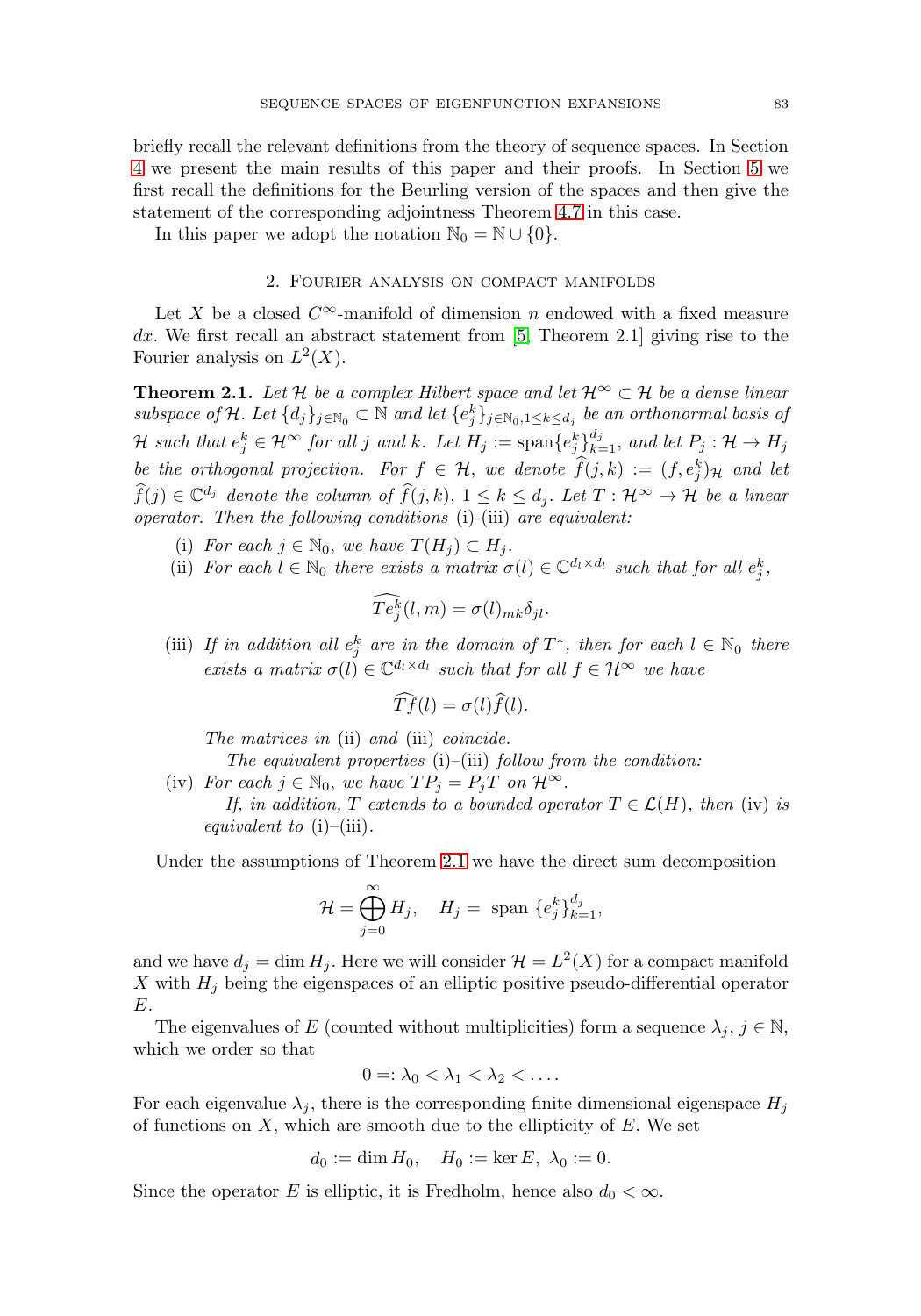We denote by  $\Psi_{+e}^{\nu}(X)$  the space of positive elliptic pseudo-differential operators on order  $\nu > 0$  on M. Here we recall a useful relation between the sequences  $\lambda_i$ and  $d_j$  of eigenvalues of  $E \in \Psi_{+e}^{\nu}(X)$  and their multiplicities from [\[5\]](#page-18-3).

<span id="page-3-2"></span>**Proposition 2.2.** Let X be a closed manifold of dimension n, and let  $E \in \Psi_{+e}^{\nu}(X)$ , with  $\nu > 0$ . Then there exists a constant  $C > 0$  such that we have

$$
d_j \le C(1+\lambda_j)^{\frac{n}{\nu}}
$$

for all  $j \geq 1$ . Moreover, we also have

$$
\sum_{j=1}^{\infty} d_j (1 + \lambda_j)^{-q} < \infty \quad \text{if and only if} \quad q > \frac{n}{\nu}.
$$

For  $f \in L^2(X)$ , by definition we have the Fourier series decomposition

$$
f = \sum_{j=0}^{\infty} \sum_{k=1}^{d_j} \widehat{f}(j,k) e_j^k.
$$

The Fourier coefficients of  $f \in L^2(X)$  with respect to the orthonormal basis  $\{e_j^k\}$ are denoted by

<span id="page-3-0"></span>(2.1) 
$$
\mathcal{F}f(j,k) = \hat{f}(j,k) := (f, e_j^k)_{L^2}.
$$

We denote the space of Fourier coefficients by

<span id="page-3-1"></span>(2.2) 
$$
\Sigma = \{v = (v_l)_{l \in \mathbb{N}_0}, v_l \in \mathbb{C}^{d_l}\}.
$$

Since  ${e_j^k}_{j=0}^{1 \le k \le d_j}$  is a complete orthonormal system of  $L^2(X)$  we have the Plancherel formula

$$
||f||_{L^{2}(X)}^{2} = \left(\sum_{j=0}^{\infty} \sum_{k=1}^{d_{j}} |\widehat{f}(j,k)|^{2}\right)^{1/2} = ||\widehat{f}||_{l^{2}(\mathbb{N}_{0},\Sigma)}^{2} =: \sum_{j=0}^{\infty} ||\widehat{f}(j)||_{\text{HS}}^{2},
$$

where we interpret  $f$  as an element of the space

$$
l^{2}(\mathbb{N}_{0}, \Sigma) = \left\{ h : \mathbb{N}_{0} \to \prod_{j} \mathbb{C}^{d_{j}} : h(j) \in \mathbb{C}^{d_{j}}, \sum_{j=0}^{\infty} \sum_{k=1}^{d_{j}} |h(j, k)|^{2} < \infty \right\}.
$$

We endow  $l^2(\mathbb{N}_0, \Sigma)$  with the norm

$$
||h||_{l^{2}(\mathbb{N}_{0},\Sigma)} = \left(\sum_{j=0}^{\infty} \sum_{k=1}^{d_{j}} |h(j,k)|^{2}\right)^{1/2}.
$$

We can think of  $\mathcal{F} = \mathcal{F}_X$  as of the Fourier transform which is an isometry form  $L^2(X)$  onto  $l^2(\mathbb{N}_0, \Sigma)$ . The inverse of this Fourier transform can be then expressed by

$$
(\mathcal{F}^{-1}h)(x) = \sum_{j=0}^{\infty} \sum_{k=1}^{d_j} h(j,k)e_j^k(x).
$$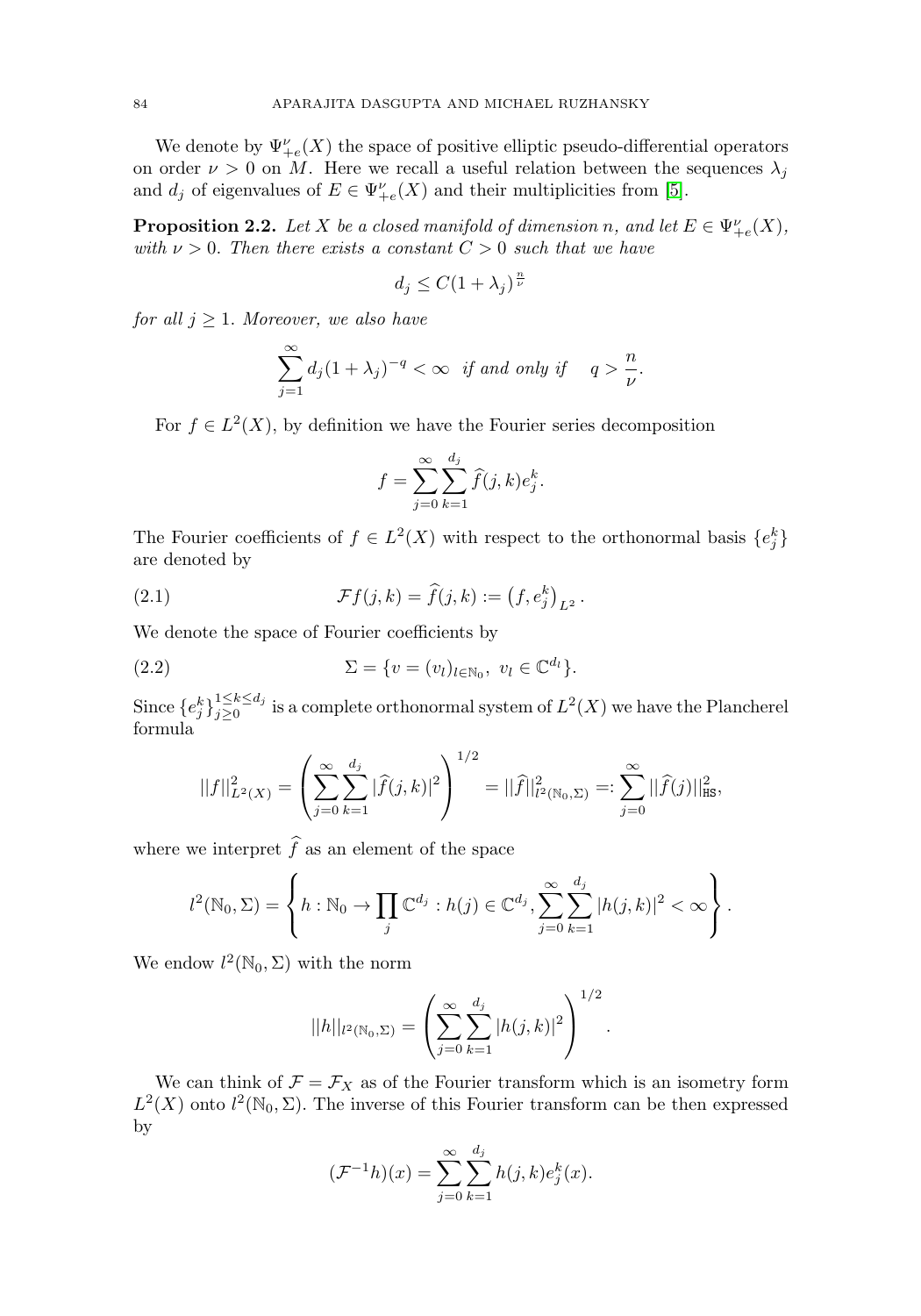If  $f \in L^2(X)$  we can write

(2.3) 
$$
\widehat{f}(j) = \begin{pmatrix} \widehat{f}(j,1) \\ \vdots \\ \vdots \\ \vdots \\ \widehat{f}(j,d_j) \end{pmatrix} \in \mathbb{C}^{d_j},
$$

thus thinking of the Fourier transforn always as a column vector. In particular, we think of

$$
\widehat{e_j^k}(l) = \left(\widehat{e_j^k}(l,m)\right)_{m=1}^{d_l}
$$

as of a column, and we notice that

$$
\widehat{e_j^k}(l,m) = \delta_{jl}\delta_{km}.
$$

### 3. Sequence spaces and sequential linear mappings

<span id="page-4-0"></span>We briefly recall that a sequence space  $E$  is a linear subspace of

$$
\mathbb{C}^{\mathbb{Z}} = \{a = (a_j)|a_j \in \mathbb{C}, j \in \mathbb{Z}\}.
$$

The dual  $E$  ( $\alpha$ -dual in the terminology of G. Köthe [\[10\]](#page-19-3)) is a sequence space defined by

$$
\widehat{E} = \{ a \in \mathbb{C}^{\mathbb{Z}} : \sum_{j \in \mathbb{Z}} |u_j| ||a_j| < \infty \text{ for all } u \in E \}.
$$

A sequence space E is called *perfect* if  $E = E$ . A sequence space is called *normal* if  $u = (u_j) \in E$  implies  $|u| = (|u_j|) \in E$ . A dual space E is normal so that any perfect space is normal.

A pairing  $\langle \cdot, \cdot \rangle_E$  on E is a bilinear function on  $E \times E$  defined by

$$
\langle u, v \rangle_E = \sum_{j \in \mathbb{Z}} u_j v_j \in \mathbb{C},
$$

which converges absolutely by the definition of  $E$ .

**Definition 3.1.**  $\phi: E \to \mathbb{C}$  is called a *sequential linear functional* if there exists some  $a \in E$  such that  $\phi(u) = \langle u, a \rangle_E$  for all  $u \in E$ . We abuse the notation by also writing  $a: E \to \mathbb{C}$  for this mapping.

**Definition 3.2.** A mapping  $f : E \to F$  between two sequence spaces is called a sequential linear mapping if

- (i)  $f$  is algebraically linear,
- (ii) for any  $v \in F$ , the composed mapping  $v \circ f \in E$ .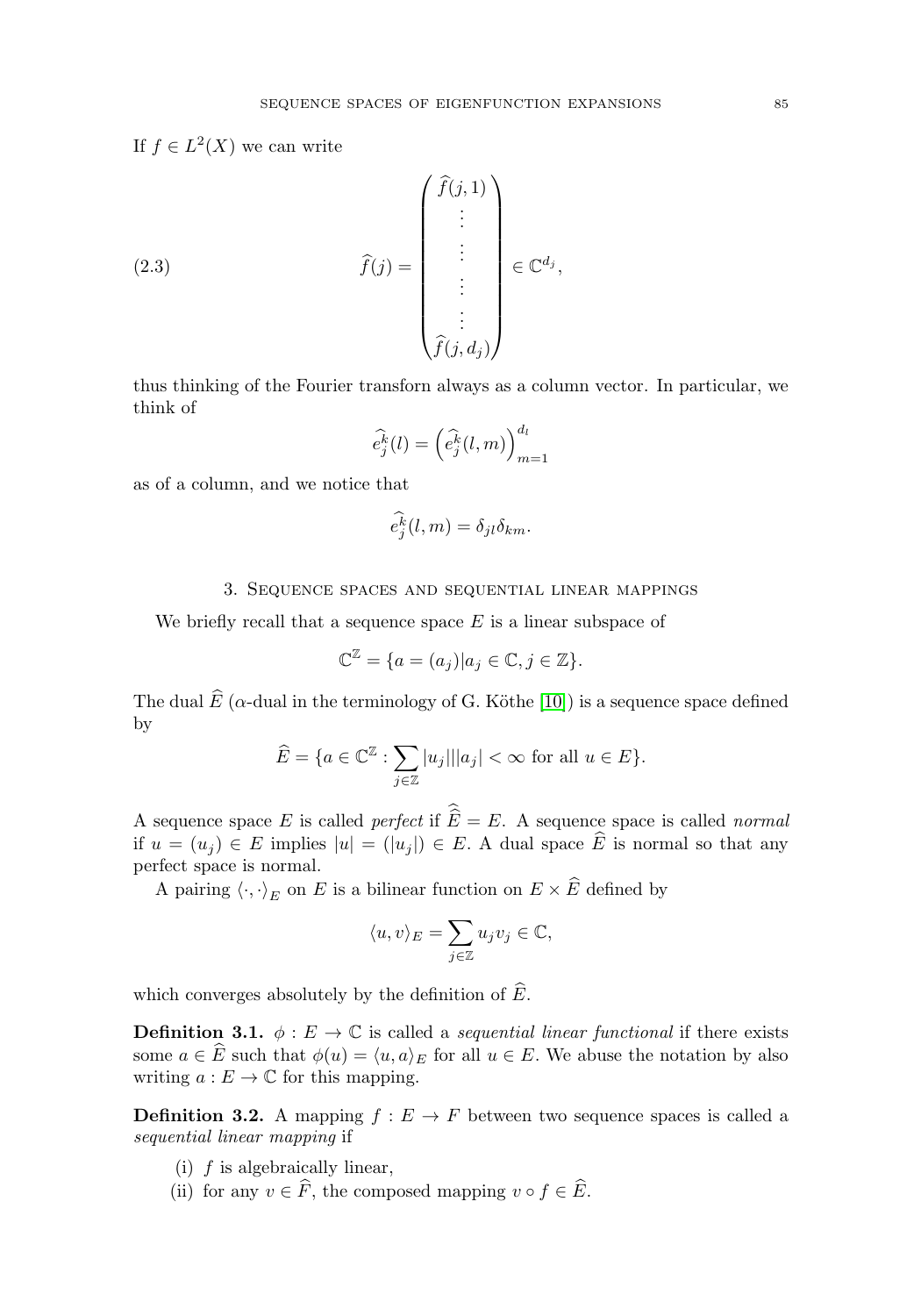# <span id="page-5-0"></span>4. TENSOR REPRESENTATIONS FOR KOMATSU CLASSES AND THEIR  $\alpha$ -DUALS

Let  $M_k$  be a sequence of positive numbers such that

- $(M.0)$   $M_0 = 1$ .
- (M.1) (Stability)  $M_{k+1} \leq AH^k M_k, k = 0, 1, 2, ...$
- $(M.2)$   $M_{2k} \leq AH^k \min_{0 \leq a \leq k} M_a M_{k-a}, k = 0, 1, 2, \ldots$ , for some  $A, H > 0$ .

In a sequence of papers [\[11](#page-19-10)[–13\]](#page-19-11) Komatsu investigated classes of ultradifferentiable functions on  $\mathbb{R}^n$  associated to the sequence  $M_k$ , namely, the spaces of functions  $\Psi \in C^{\infty}(\mathbb{R}^n)$  such that for every compact  $K \subset \mathbb{R}^n$  there exist  $h > 0$  and a constant  $C > 0$  such that

(4.1) 
$$
\sup_{x \in K} |\partial^{\alpha} \psi(x)| \leq C h^{|\alpha|} M_{|\alpha|}
$$

holds for all multi-indices  $\alpha \geq 0$ . Similar to the case of usual distributions given a space of ultradifferentiable functions satisfying (4.1) we can define a space of ultradistributions as its dual.

We now recall the analogous definition of the Komatsu ultradifferentiable functions  $\Gamma_{\{\mathcal{M}_k\}}(X)$  and its  $\alpha$ -dual  $\left[\Gamma_{\{\mathcal{M}_k\}}(X)\right]^{\wedge}$ . Here, as before, X is a compact manifold without boundary and  $E \in \Psi_{+e}^{\nu}(X)$  with  $\nu > 0$ .

**Definition 4.1.** The class  $\Gamma_{\{M_k\}}(X)$  is the space of  $C^{\infty}$  functions  $\phi$  on X such that there exist  $h > 0$  and  $C > 0$  such that we have

$$
||E^{k}\phi||_{L^{2}(X)} \leq Ch^{\nu k}M_{\nu k}, \quad k = 0, 1, 2, \ldots,
$$

where  $\nu \in \mathbb{N}$  is the order of the positive elliptic pseudo-differential operator E.

In [\[4\]](#page-18-1) we have characterised the class  $\Gamma_{\{M_k\}}(X)$  in terms of the eigenvalues of the operator  $E$ . We assume that

(M.3) For some  $l, C_l > 0$  we have  $k! \leq C_l l^k M_k$ , for all  $k \in \mathbb{N}_0$ .

In what follows, for  $w_l \in \mathbb{C}^{d_l}$  we write

$$
||w_l||_{\texttt{HS}} := \left(\sum_{j=1}^{d_l} |(w_l)_j|^2\right)^{1/2}.
$$

<span id="page-5-1"></span>**Theorem 4.1** ([\[4\]](#page-18-1)). Assume conditions (M.0), (M.1), (M.2), (M.3). Then  $\phi \in$  $\Gamma_{\{M_k\}}(X)$  if and only if there exist constants  $C > 0$  and  $L > 0$  such that

$$
||\widehat{\phi}(l)||_{\text{HS}} \le C \exp\{-M(L\lambda_l^{1/\nu})\} \quad \text{ for all } l \ge 1,
$$

where

$$
M(r):=\sup_{k\in\mathbb{N}_0}\log\frac{r^{\nu k}}{M_{\nu k}}.
$$

**Example 4.2.** As an example, for the (Gevrey-Roumieu) class of ultradifferentiable functions

$$
\gamma^s(X) = \Gamma_{\{(k!)^s\}}(X), \quad 1 < s < \infty,
$$

we have  $M(r) \simeq r^{1/s}$ . This is also true for  $s = 1$ , characterising the class of analytic functions if the manifold is analytic. The class  $\gamma^{s}(X)$  coincides with the usual Gevrey class of functions on a manifold  $X$  defined in terms of their localisations.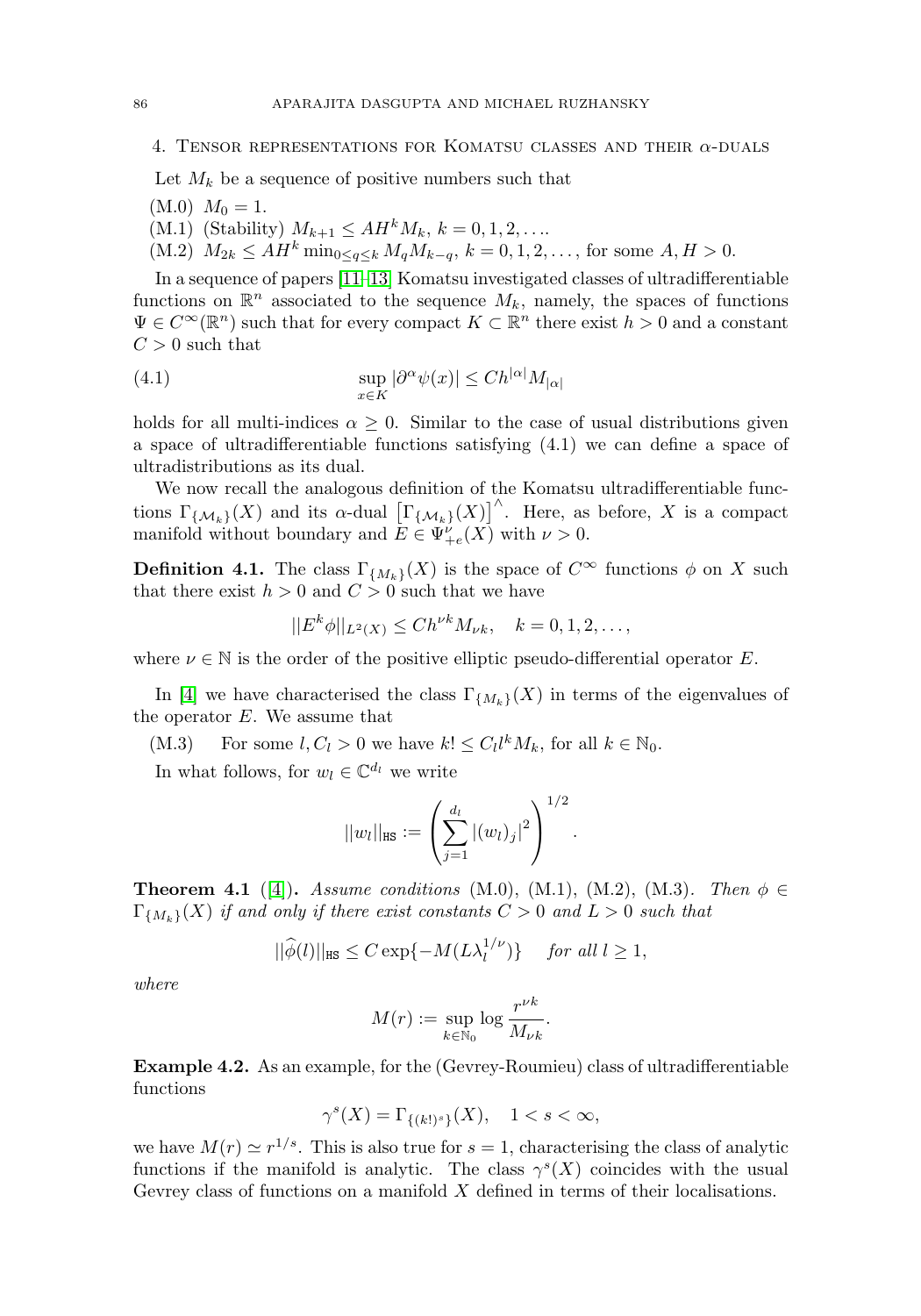Based on Theorem [4.1](#page-5-1) we can then write

$$
\Gamma_{\{\mathcal{M}_k\}}(X) = \left\{ [\widehat{\phi}(l)]_{l \in \mathbb{N}_0} : \phi \in C^{\infty}(X) \exists C > 0 \text{ such that } \right.
$$

$$
||\widehat{\phi}(l)||_{\text{HS}} \le C \exp\{-M(L\lambda_l^{1/\nu})\} \forall l \ge 1 \right\}.
$$

For  $\phi \in \Gamma_{\{\mathcal{M}_k\}}(X)$  we will write

$$
\phi \approx \left[\widehat{\phi}(l)\right]_{l \in \mathbb{N}_0}
$$

so that  $\Gamma_{\{\mathcal{M}_{k}\}}(X)$  can be thought of as a sequence space, but it will be convenient to view it as a subspace of  $\Sigma$  defined in [\(2.2\)](#page-3-1), taking into account the dimensions of the eigenspaces of the operator E.

Next we recall the definition of the α-dual of the space  $\Gamma_{\{\mathcal{M}_k\}}(X)$  (following [\[4\]](#page-18-1)).

The  $\alpha$ -dual of the space  $\Gamma_{\{\mathcal{M}_k\}}(X)$  of ultradifferentiable functions, denoted by  $[\Gamma_{\{\mathcal{M}_k\}}(X)]^{\wedge}$ , is given by

$$
\left\{v=(v_l)_{l\in\mathbb{N}_0}\in\Sigma,v_l\in\mathbb{C}^{d_l}:\sum_{l=0}^{\infty}\sum_{j=1}^{d_l}|(v_l)_j||\widehat{\phi}(l,j)|<\infty\text{ for all }\phi\in\Gamma_{\{\mathcal{M}_k\}}(X)\right\}.
$$

We also recall the following characterisations of the  $\alpha$ -duals established in [\[4\]](#page-18-1).

<span id="page-6-0"></span>**Theorem 4.3.** Assume conditions  $(M.0)$ ,  $(M.1)$ ,  $(M.2)$ ,  $(M.3)$ . The following statements are equivalent:

(i)  $v \in [\Gamma_{\{\mathcal{M}_k\}}(X)]^{\wedge};$ (ii) for every  $L > 0$  we have

$$
\sum_{l=0}^{\infty} \exp\left(-M(L\lambda_l^{1/\nu})\right) ||v_l||_{\text{HS}} < \infty;
$$

(iii) for every  $L > 0$  there exists  $K_L > 0$  such that

$$
||v_l||_{\text{HS}} \leq K_L \exp\left(M(L\lambda_l^{1/\nu})\right)
$$

holds for all  $l \in \mathbb{N}_0$ .

We will now show that the space  $\Gamma_{\{\mathcal{M}_{k}\}}(X)$  is perfect. In the proof as well as in further proofs the following estimate will be useful:

<span id="page-6-2"></span>(4.2) 
$$
||e_l^j||_{L^\infty(X)} \leq C\lambda_l^{\frac{n-1}{2\nu}} \text{ for all } l \geq 1.
$$

This estimate follows, for example, from the local Weyl law [\[6,](#page-18-7) Theorem 5.1]; see also [\[5,](#page-18-3) Lemma 8.5].

<span id="page-6-1"></span>**Theorem 4.4.** Let X be a compact manifold and assume conditions  $(M.0)$ ,  $(M.1)$ ,  $(M.2)$ ,  $(M.3)$ . Then  $\Gamma_{\{\mathcal{M}_k\}}(X)$  is a perfect space, that is, we have

$$
\Gamma_{\{\mathcal{M}_k\}}(X) = \left[\widehat{\Gamma_{\{\mathcal{M}_k\}}(X)}\right]^\wedge,
$$

where

$$
\left[\widehat{\Gamma_{\{\mathcal{M}_k\}}(X)}\right]^\wedge
$$
  
= 
$$
\left\{w = (w_l)_{l \in \mathbb{N}_0} \in \Sigma : \sum_{l=0}^\infty \sum_{j=1}^{d_l} |(w_l)_j| |(v_l)_j| < \infty \forall v \in \left[\Gamma_{\{\mathcal{M}_k\}}(X)\right]^\wedge\right\}.
$$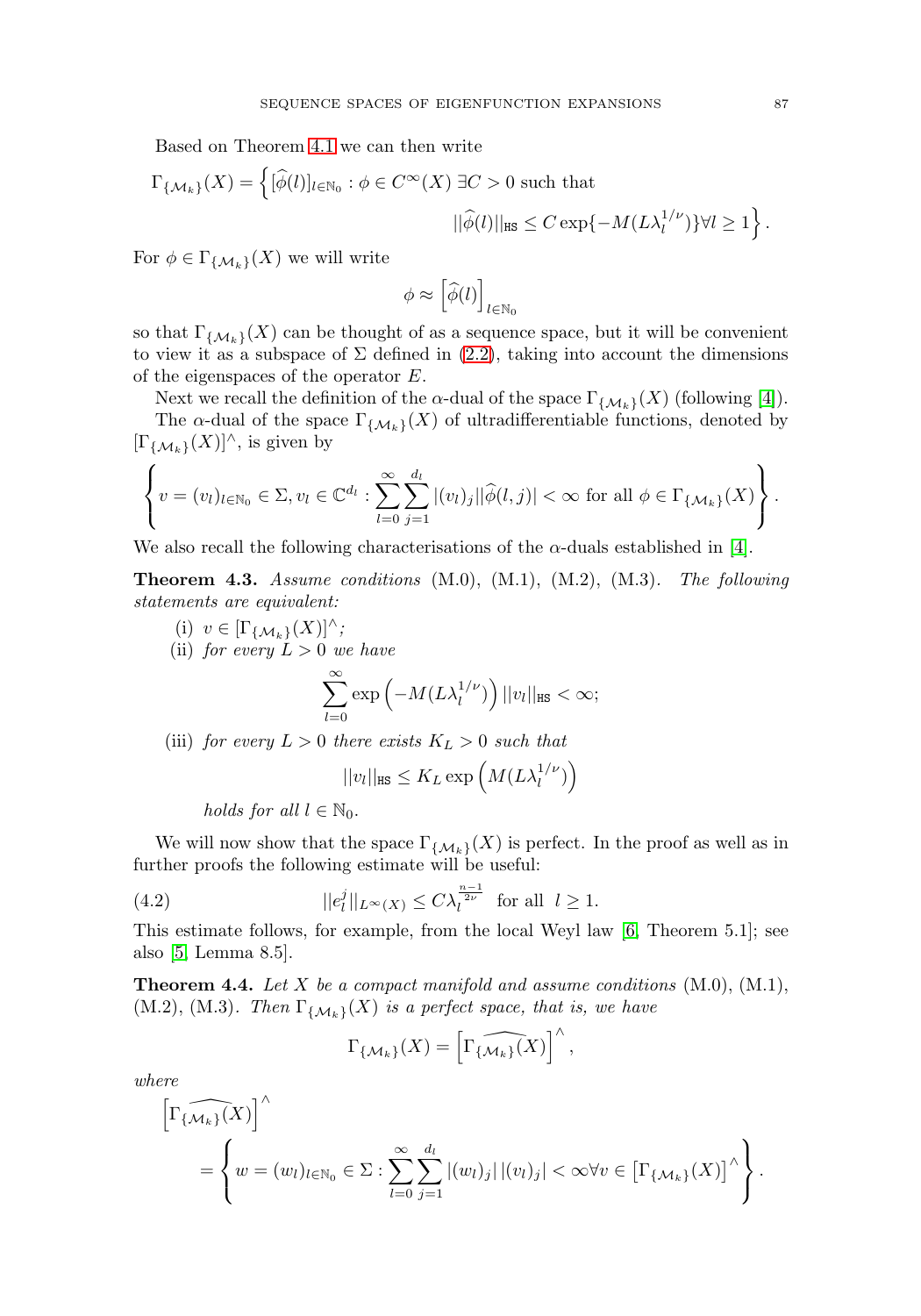To prove this we first establish the following lemma:

<span id="page-7-0"></span>**Lemma 4.5.** We have  $w \in \left[\widehat{\Gamma_{\{\mathcal{M}_k\}}(X)}\right]^{\wedge}$  if and only if there exists  $L > 0$  such that

$$
\sum_{l=0}^{\infty} \exp\left(M(L\lambda_l^{1/\nu})\right) ||w_l||_{\text{HS}} < \infty.
$$

*Proof of Lemma* [4.5](#page-7-0).  $\implies$ : For  $L > 0$  we consider the echelon space

$$
D_L = \left\{ v = (v_l) \in \Sigma : \exists C > 0 : |(v_l)_j| \le C \exp(M(L\lambda_l^{1/\nu})) \forall 1 \le j \le d_l \right\},\
$$

where  $\Sigma = \{v = (v_l)_{l \in \mathbb{N}_0}, v_l \in \mathbb{C}^{d_l}\}\$ is as in [\(2.2\)](#page-3-1).

By the diagonal transform we have  $D_L \cong l^{\infty}$ , and since l<sup>∞</sup> is a perfect space so we have  $\widehat{D}_L \cong l^1$ , and it is given by

$$
\widehat{D_L} = \left\{ w = (w_l) \in \Sigma : \sum_{l=0}^{\infty} \sum_{j=1}^{d_l} \exp(M(L\lambda_l^{1/\nu})) |(w_l)_j| < \infty \right\}.
$$

By Theorem [4.3](#page-6-0) we know that  $\widehat{\Gamma_{\{M_k\}}(X)} = \bigcap_{L>0} D_L$ , and hence  $\widehat{\left[\Gamma_{\{M_k\}}(X)\right]}^{\wedge}$  $\bigcup_{L>0} \widehat{D_L}$ . This means that  $w \in \left[\widehat{\Gamma_{\{M_k\}}(X)}\right]^{\wedge}$  if and only if there exists  $L_2 > 0$ , such that we have

$$
\sum_{l=0}^{\infty}\sum_{j=1}^{d_l}\exp(M(L_2\lambda_l^{1/\nu}))|(w_l)_j|<\infty.
$$

Let  $1 \leq p < q \leq \infty$  and let  $a \in \mathbb{C}^{d \times d}$ . Then we have the estimates

<span id="page-7-1"></span>(4.3) 
$$
\|a\|_{\ell^p(\mathbb{C})} \leq d^{2\left(\frac{1}{p}-\frac{1}{q}\right)} \|a\|_{\ell^q(\mathbb{C})} \quad \text{and} \quad \|a\|_{\ell^q(\mathbb{C})} \leq d^{\frac{2}{q}} \|a\|_{\ell^p(\mathbb{C})};
$$

see, e.g., [\[3,](#page-18-2) Lemma 3.2] for a simple proof. In particular, we have  $d^{-1}||a||_{l^1} \leq$  $||a||_{\text{HS}} \le d||a||_{l_1}$  for  $a \in \mathbb{C}^{d \times d}$ . Here we also note the estimate: for every  $q, L > 0$ and  $\delta>0$  there exists  $C>0$  such that

<span id="page-7-2"></span>(4.4) 
$$
\lambda_l^q e^{-\delta M \left( L \lambda_l^{1/\nu} \right)} \leq C;
$$

see, e.g., [\[4,](#page-18-1) (2.15)]. These estimates and Proposition [2.2](#page-3-2) imply

$$
(4.5) \qquad \sum_{l=0}^{\infty} \exp(M(L\lambda_l^{1/\nu}))||w_l||_{\text{HS}}
$$
  
\n
$$
\leq \sum_{l=0}^{\infty} d_l \exp(M(L\lambda_l^{1/\nu}))||w_l||_{l^1(\mathbb{C}^{d_l})}
$$
  
\n
$$
\leq C \sum_{l=0}^{\infty} (1 + \lambda_l)^{\frac{n}{\nu}} \exp(-M(L\lambda_l^{1/\nu})) \exp(2M(L\lambda_l^{1/\nu}))||w_l||_{l^1(\mathbb{C}^{d_l})}
$$
  
\n
$$
\leq C' \sum_{l=0}^{\infty} \sum_{j=1}^{d_l} \exp(2M(L\lambda_l^{1/\nu}))|(w_l)_j|
$$
  
\n
$$
\leq C'' \sum_{l=0}^{\infty} \sum_{j=1}^{d_l} \exp(M(L_2\lambda_l^{1/\nu}))|(w_l)_j| < \infty,
$$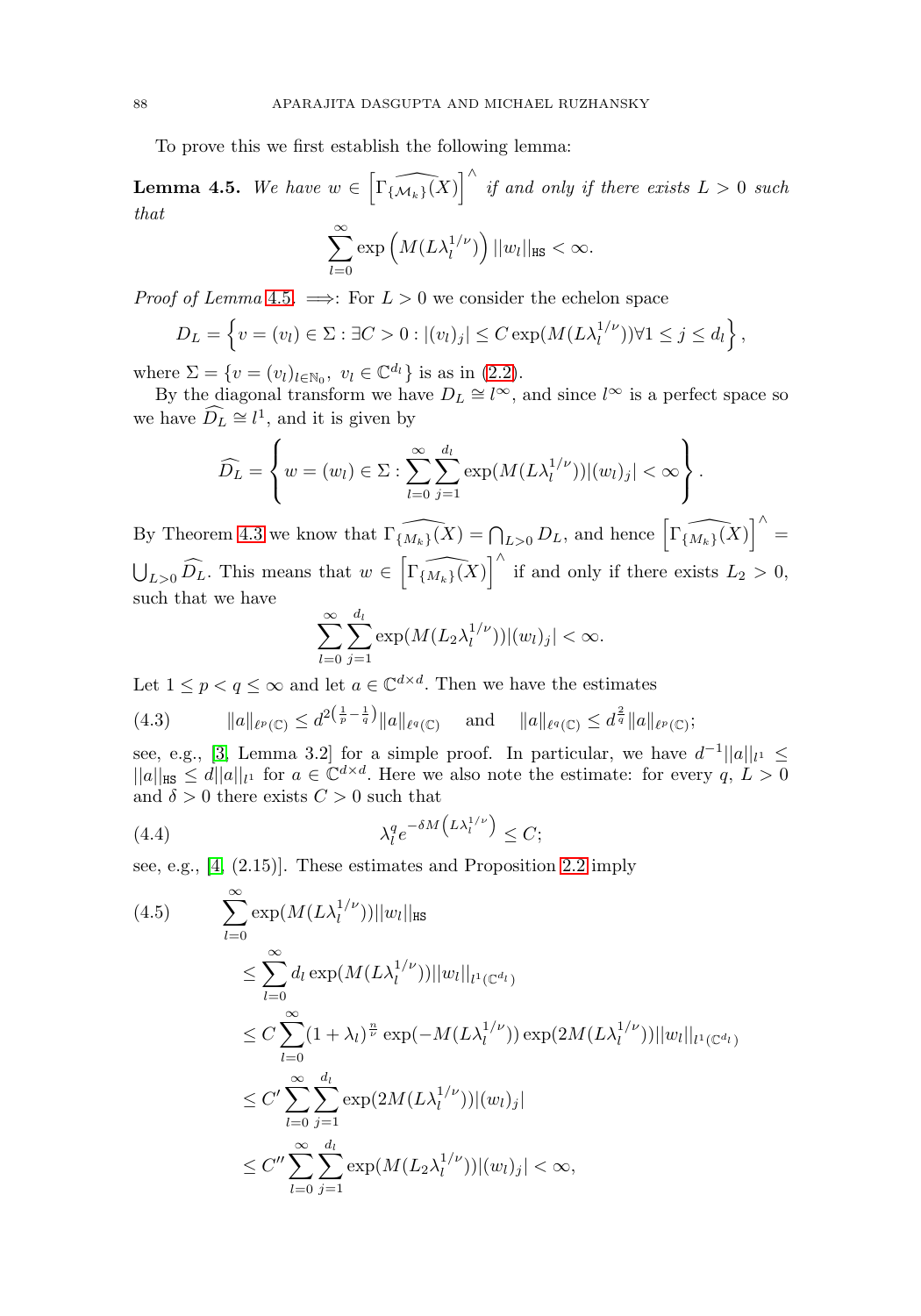where  $L_2 = L$ √ AH, where  $A, H > 0$  in (M.2). The above claim will be true if we can show that  $\exp(2M(L\lambda_l^{1/\nu})) \leq \exp(M(L_2\lambda_l^{1/\nu}))$ . This follows from property (M.2).

 $\Leftarrow$ : Converse follows similarly using estimates [\(4.3\)](#page-7-1).

We can now prove Theorem [4.4.](#page-6-1)

Proof of Theorem [4.4](#page-6-1). We always have

$$
\Gamma_{\{M_k\}}(X) \subseteq \left[\widehat{\Gamma_{\{M_k\}}(X)}\right]^\wedge
$$

from the definition. So we need to prove that  $\left[\widehat{\Gamma_{\{M_k\}}(X)}\right]^{\wedge} \subseteq \Gamma_{\{M_k\}}(X)$ .

Let 
$$
w = (w_l)_{l \in \mathbb{N}_0} \in \left[\widehat{\Gamma\{M_k\}}(X)\right]^\wedge
$$
,  $w_l = \left(w_l^j\right)_{j=1}^{d_l}$ , and define  

$$
\phi(x) := \sum_{l=0}^\infty w_l \cdot e_l(x) = \sum_{l=0}^\infty \sum_{j=1}^{d_l} w_l^j e_l^j(x),
$$

the series makes sense because of Lemma [4.5](#page-7-0) and estimates [\(4.2\)](#page-6-2) and [\(4.4\)](#page-7-2). Then we have

$$
\widehat{\phi}(m,k) = (\phi, e_m^k)_{L^2}
$$
\n
$$
= \int_X \phi(x) \overline{e_m^k(x)} dx
$$
\n
$$
= \sum_{l=0}^\infty \sum_{j=1}^{d_l} \int_X w_l^j e_l^j(x) \overline{e_m^k(x)} dx
$$
\n
$$
= \sum_{l=0}^\infty \sum_{j=1}^{d_l} w_l^j \delta_{lm} \delta_{jk} = w_m^k, \ 1 \le j \le d_l, \ 1 \le k \le d_m.
$$
\n(4.6)

This gives

 $||\phi(m)||_{\texttt{HS}} = ||w_m||_{\texttt{HS}}.$ Now since  $w \in \left[\widehat{\Gamma_{\{M_k\}}(X)}\right]^{\wedge}$ , by Lemma [4.5](#page-7-0) there exists  $L > 0$  such that  $\sum^{\infty}$  $_{l=0}$  $\exp\left(M(L\lambda_l^{1/\nu})\right)||w_l||_{\mathtt{HS}} < \infty.$ 

Since  $\phi(l) = w_l$ , it follows that there exists  $C > 0$  such that

$$
||\widehat{\phi}(l)||_{\text{HS}} \leq C \exp\left(-M(L\lambda_l^{1/\nu})\right).
$$

By Theorem [4.1,](#page-5-1) we have  $\phi \in \Gamma_{\{M_k\}}(X)$ . Hence we have shown that

$$
\left[\widehat{\Gamma_{\{M_k\}}(X)}\right]^{\wedge} \subseteq \Gamma_{\{M_k\}}(X).
$$

So we have  $\left[\widehat{\Gamma_{\{M_k\}}(X)}\right]^{\wedge} = \Gamma_{\{M_k\}}(X)$ , and hence  $\Gamma_{\{M_k\}}(X)$  is a perfect space.  $\Box$ 

Next we proceed to prove the equivalence of two expressions for the duality.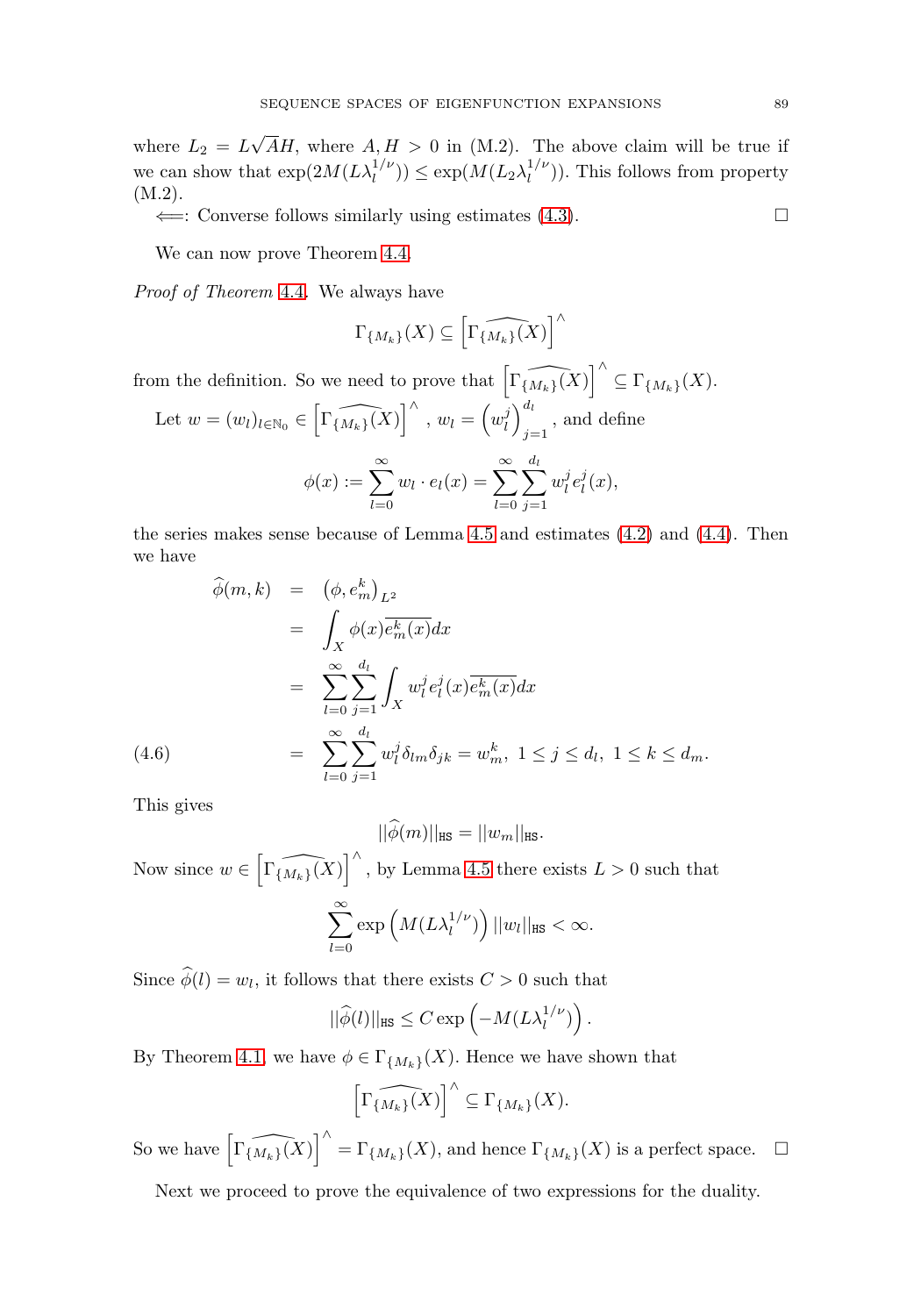**Lemma 4.6.** Let  $v \in \Gamma_{\{M_k\}}(X)$  and  $w \in \widehat{\Gamma_{\{M_k\}}}(X)$ ; then  $\sum^{\infty}$  $\sum_{k=0} ||(\widehat{v}_{k})||_{\text{HS}}||(w_{k})||_{\text{HS}} < \infty$ 

if and only if

$$
\sum_{k=0}^{\infty}\sum_{i=1}^{d_k}|(\widehat{v_k})_i||(w_k)_i| < \infty.
$$

*Proof.*  $\implies$ : The proof is straightforward, following from the estimate

$$
\left(\sum_{i=1}^d a_i b_i\right)^2 \lesssim \left(\sum_{i=1}^d a_i^2\right) \left(\sum_{i=1}^d b_i^2\right).
$$

 $\Leftarrow$ : We will be using the equality

$$
\left(\sum_{i=1}^n |a_i|\right)\left(\sum_{i=1}^n |b_i|\right) = \sum_{i=1}^n |a_i||b_i| + \sum_{i=1}^n |a_i|\left(\sum_{j=1}^n |b_j| - |b_i|\right)
$$

for any  $a_i, b_i \in \mathbb{R}$ , yielding

<span id="page-9-1"></span>
$$
||(\widehat{v}_{k})||_{\text{HS}}||(w_{k})||_{\text{HS}}\leq \sum_{i=1}^{d_{k}} |(\widehat{v}_{k})_{i}| \sum_{i=1}^{d_{k}} |(w_{k})_{i}|= \sum_{i=1}^{d_{k}} |(\widehat{v}_{k})_{i}||(w_{k})_{i}| + \sum_{i=1}^{d_{k}} |(w_{k})_{i}| \left(\sum_{j=1}^{d_{k}} |(\widehat{v}_{k})_{j}| - |(\widehat{v}_{k})_{i}|\right).
$$

We consider the second term in the above inequality, that is,

<span id="page-9-0"></span>
$$
(4.8) \quad \left(\sum_{i=1}^{d_k} |(w_k)_i| \left(\sum_{j=1}^{d_k} |(\widehat{v}_k)_j| - |(\widehat{v}_k)_i|\right)\right) \le C \left(\sum_{i=1}^{d_k} |(w_k)_i| (d_k e^{-M(L\lambda_k^{1/\nu})})\right),
$$

for some  $C > 0$  and  $L > 0$ . Then using [\(4.8\)](#page-9-0) in [\(4.7\)](#page-9-1) we get

<span id="page-9-2"></span>(4.9) 
$$
\sum_{k=0}^{\infty} ||(\widehat{v}_k)||_{\text{HS}} ||(w_k)||_{\text{HS}} \leq \sum_{k=0}^{\infty} \sum_{i=1}^{d_k} |(w_k)_i| \left( |(\widehat{v}_k)_i| + C d_k e^{-M(L\lambda_k^{1/\nu})} \right).
$$

Now let  $|(\widehat{u}_k)_i| = |(\widehat{v}_k)_i| + Cd_k e^{-M(L\lambda_k^{1/\nu})}$ , for  $i = 1, 2, ..., d_k$ , and  $k \in \mathbb{N}_0$ . So then we have

$$
\sum_{k=0}^{\infty} ||(\widehat{v}_k)||_{\text{HS}} ||(w_k)||_{\text{HS}} \leq \sum_{k=0}^{\infty} \sum_{i=1}^{d_k} |(w_k)_i||(\widehat{u}_k)_i|.
$$

Now for some  $C'' > 0$  and  $L_2 > 0$ , we have

$$
\|\hat{u}_k\|_{\text{HS}} = \left( \sum_{i=1}^{d_k} \left( |(\hat{v}_k)_i|^2 + C^2 d_k^2 e^{-2M(L\lambda_k^{1/\nu})} + 2C d_k |(\hat{v}_k)_i| e^{-M(L\lambda_k^{1/\nu})} \right) \right)^{1/2}
$$
  
(4.10) 
$$
\leq C'' e^{-M(L_2\lambda_k^{1/\nu})},
$$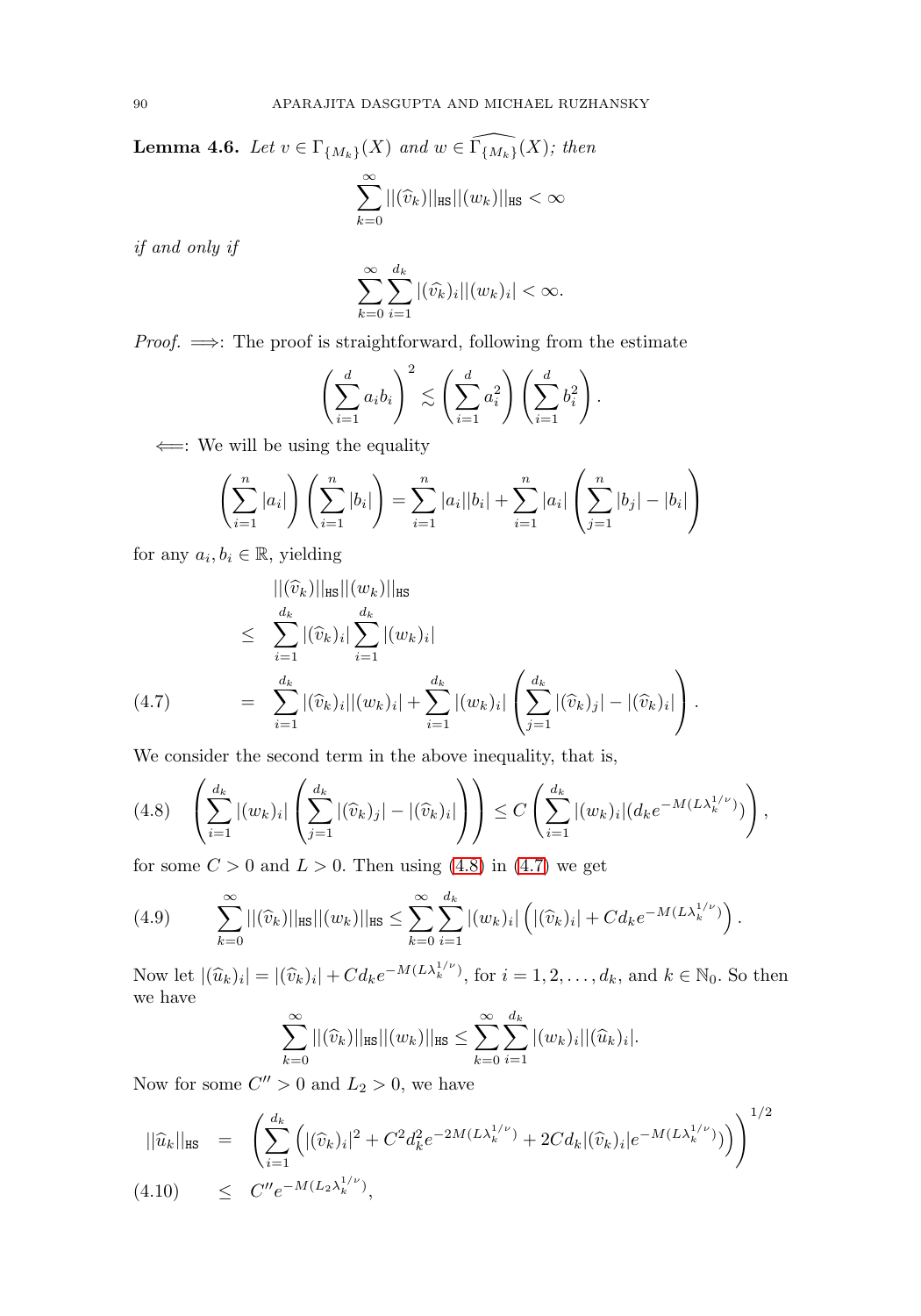i.e.,  $u \in \Gamma_{\{M_k\}}(X)$ . This is true since

$$
\begin{split}\n&\left(\sum_{i=1}^{d_k} \left(|(\widehat{v}_k)_i|^2 + C^2 d_k^2 e^{-2M(L\lambda_k^{1/\nu})} + 2C d_k |(\widehat{v}_k)_i|e^{-M(L\lambda_k^{1/\nu})}\right)\right)^{1/2} \\
&\leq \left(\sum_{i=1}^{d_k} \left(C^2 e^{-2M(L\lambda_k^{1/\nu})} + C^2 d_k^2 e^{-2M(L\lambda_k^{1/\nu})} + 2C^2 d_k e^{-2M(L\lambda_k^{1/\nu})}\right)\right)^{1/2} \\
&\leq \left(\sum_{i=1}^{d_k} C^2 (1+d_k)^2 e^{-2M(L\lambda_k^{1/\nu})}\right)^{1/2} \\
&\leq C(1+d_k)^{3/2} e^{-M(L\lambda_k^{1/\nu})} \\
&\leq C' e^{-\frac{1}{2}M(L\lambda_k^{1/\nu})} \\
&\leq C'' e^{-M(L_2\lambda^{1/2})},\n\end{split}
$$

where  $L_2 = \frac{L}{\sqrt{AH}}$ , with A, H are constants in condition (M.2).

Now since  $w \in \widehat{\Gamma_{\{M_k\}}(X)}$ , so from [\(4.9\)](#page-9-2) we have

$$
\sum_{k=0}^{\infty} ||(\widehat{v}_k)||_{\text{HS}}||(w_k)||_{\text{HS}} \lesssim \sum_{k=0}^{\infty} \sum_{i=1}^{d_k} |(w_k)_i||(\widehat{u}_k)_i| < \infty,
$$

completing the proof.  $\Box$ 

<span id="page-10-0"></span>**Theorem 4.7** (Adjointness theorem). Let  $\{M_k\}$  and  $\{N_k\}$  satisfy conditions (M.0)–(M.3). A linear mapping  $f : \Gamma_{\{M_k\}}(X) \to \Gamma_{\{N_k\}}(X)$  is sequential if and only if f is represented by an infinite tensor  $(f_{kjli})$ ,  $k, j \in \mathbb{N}_0, 1 \leq l \leq d_j$  and  $1 \leq i \leq d_k$  such that for any  $u \in \Gamma_{\{M_k\}}(X)$  and  $v \in \widehat{\Gamma_{\{N_k\}}}(X)$  we have

<span id="page-10-3"></span>(4.11) 
$$
\sum_{j=0}^{\infty} \sum_{l=1}^{d_j} |f_{kjli}| |\widehat{u}(j,l)| < \infty \text{ for all } k \in \mathbb{N}_0, \ i = 1, 2, \dots, d_k,
$$

and

<span id="page-10-1"></span>(4.12) 
$$
\sum_{k=0}^{\infty} \sum_{i=1}^{d_k} |(v_k)_i| \left| \left( \sum_{j=0}^{\infty} f_{kj} \widehat{u}(j) \right)_i \right| < \infty.
$$

Furthermore, the adjoint mapping  $\widehat{f}: \widehat{\Gamma_{\{N_k\}}}(X) \to \widehat{\Gamma_{\{M_k\}}}(X)$  defined by the for- $^{\prime}$ mula  $\widehat{f}(v) = v \circ f$  is also sequential, and the transposed matrix  $(f_{kj})^t$  represents  $\widehat{f}$ , with f and f related by  $\langle f(u), v \rangle = \langle u, f(v) \rangle$ .

Let us summarise the ranges for indices in the used notation as well as give more explanation to [\(4.12\)](#page-10-1). For  $f: \Gamma_{\{M_k\}}(X) \to \Gamma_{\{N_k\}}(X)$  and  $u \in \Gamma_{\{M_k\}}(X)$  we write

<span id="page-10-2"></span>(4.13) 
$$
\mathbb{C}^{d_k} \ni f(u)_k = \sum_{j=0}^{\infty} f_{kj} \widehat{u}(j) = \sum_{j=0}^{\infty} \sum_{l=1}^{d_j} f_{kjl} \widehat{u}(j,l), \quad k \in \mathbb{N}_0,
$$

so that

$$
(4.14) \t f_{kjl} \in \mathbb{C}^{d_k}, \ f_{kjli} \in \mathbb{C}, \quad k, j \in \mathbb{N}_0, \ 1 \le l \le d_j, \ 1 \le i \le d_k,
$$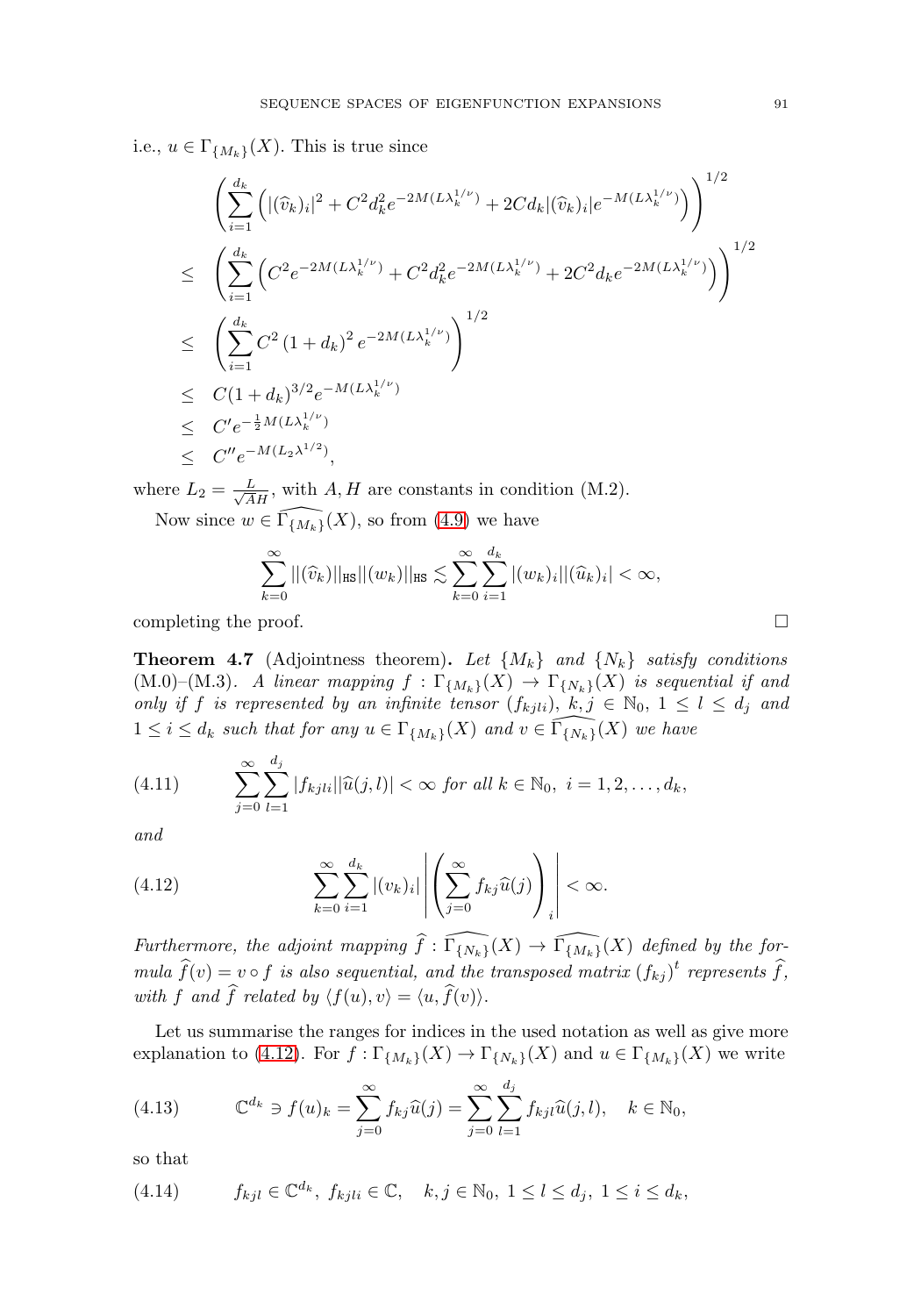and

(4.15) 
$$
\mathbb{C} \ni (f(u)_k)_i = f(u)_{ki} = \sum_{j=0}^{\infty} \sum_{l=1}^{d_j} f_{kjli} \widehat{u}(j,l), \quad k \in \mathbb{N}_0, \ 1 \le i \le d_k,
$$

where we view  $f_{kj}$  as a matrix,  $f_{kj} \in \mathbb{C}^{d_k \times d_j}$ , and the product of the matrices has been explained in [\(4.13\)](#page-10-2).

Remark 4.8. Let us now briefly describe how the tensor  $(f_{kji})$ ,  $k, j \in \mathbb{N}_0, 1 \leq l \leq d_j$ ,  $1 \leq i \leq d_k$ , is constructed given a sequential mapping  $f : \Gamma_{\{M_k\}}(X) \to \Gamma_{\{N_k\}}(X)$ . For every  $k \in \mathbb{N}_0$  and  $1 \leq i \leq d_k$ , define the family  $v^{ki} = (v_j^{ki})_{j \in \mathbb{N}_0}$  such that each  $v_j^{ki} \in \mathbb{C}^{d_j}$  is defined by

(4.16) 
$$
v_j^{ki}(l) = \begin{cases} 1, & j = k, l = i, \\ 0 \text{ otherwise.} \end{cases}
$$

Then  $v^{ki} \in \left[\Gamma_{\{N_k\}}(X)\right]^{\wedge}$ , and since f is sequential we have  $v^{ki} \circ f \in \left[\Gamma_{\{M_k\}}(X)\right]^{\wedge}$ , and we can write  $v^{ki} \circ f = (v^{ki} \circ f)_{j \in \mathbb{N}_0}$ , where  $(v^{ki} \circ f)_j \in \mathbb{C}^{d_j}$ . Then for each  $1 \leq l \leq d_j$  we set

<span id="page-11-0"></span>(4.17) 
$$
f_{kjli} := (v^{ki} \circ f)_j(l),
$$

the  $l^{th}$  component of the vector  $(v^{ki} \circ f)_j \in \mathbb{C}^{d_j}$ . The formula [\(4.17\)](#page-11-0) will be shown in the proof of Theorem [4.7.](#page-10-0) In particular, since for  $\phi \in \Gamma_{\{M_k\}}(X)$  we have  $f(\phi) \in$  $\Gamma_{\{N_k\}}(X)$ , it will be a consequence of [\(4.28\)](#page-16-0) and [\(4.29\)](#page-17-1) later on that

(4.18) 
$$
v^{ki} \circ f(\phi) = (\widehat{f(\phi)})(k, i) = \sum_{j=0}^{\infty} \sum_{l=1}^{d_j} f_{kjli} \widehat{\phi}(j, l),
$$

so that the tensor  $(f_{kil})$  is describing the transformation of the Fourier coefficients of  $\phi$  into those of  $f(\phi)$ .

Another meaning of condition [\(4.11\)](#page-10-3) is that if for each  $k \in \mathbb{N}_0$  and  $1 \leq i \leq d_k$ we define

$$
f^{ki}(j,l) := f_{kjli},
$$

then  $f^{ki} \in \left[\Gamma_{\{M_k\}}(X)\right]^{\wedge}$ . Condition [\(4.12\)](#page-10-1) is the continuity condition saying that for every  $u \in \Gamma_{\{M_k\}}(X)$  we have that

$$
\sum_{j=0}^{\infty} \sum_{l=1}^{d_j} f_{kjli} \widehat{u}(j,l) \in \Gamma_{\{N_k\}}(X).
$$

To prove Theorem [4.7](#page-10-0) we first establish the following lemma.

<span id="page-11-1"></span>**Lemma 4.9.** Let  $(f_{kjli})_{k,j \in \mathbb{N}_0, 1 \leq l \leq d_j, 1 \leq i \leq d_k}$  be an infinite tensor satisfying [\(4.11\)](#page-10-3) and [\(4.12\)](#page-10-1). Then for any  $u \in \Gamma_{\{M_k\}}(X)$  and  $v \in \left[\Gamma_{\{N_k\}}(X)\right]^{\wedge}$ , we have

$$
\lim_{n \to \infty} \sum_{k=0}^{\infty} \sum_{i=1}^{d_k} |(v_k)_i| \left| \left( \sum_{0 \le j \le n} f_{kj} \widehat{u}(j) \right)_i \right| = \sum_{k=0}^{\infty} \sum_{i=1}^{d_k} |(v_k)_i| \left| \left( \sum_{j=0}^{\infty} f_{kj} \widehat{u}(j) \right)_i \right|.
$$

*Proof of Lemma* [4.9](#page-11-1). Let  $u \in \Gamma_{\{M_k\}}(X)$  and  $u \approx (\hat{u}(l))_{l \in \mathbb{N}_0}$ . Define

$$
u^n:=\Big(\widehat{u}^{(n)}(l)\Big)_{l\in\mathbb{N}_0}
$$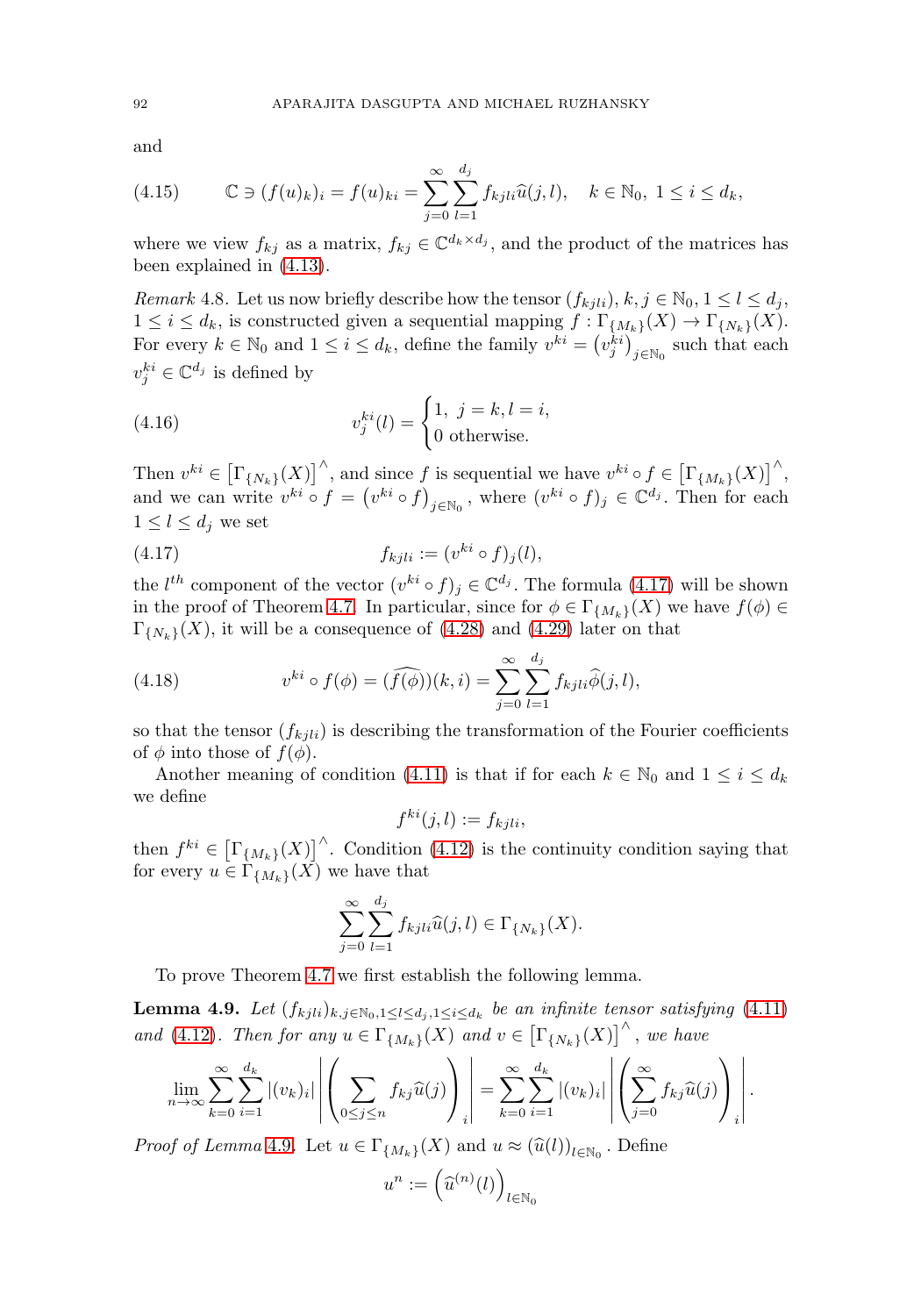by setting

$$
\widehat{u}^{(n)}(l) = \begin{cases} \widehat{u}(l), & l \leq n, \\ 0, & l > n. \end{cases}
$$

Then for any  $w \in \widehat{\Gamma_{\{M_k\}}}(X)$ ,  $\langle u - u^n \rangle$ Then for any  $w \in \Gamma_{\{M_k\}}(X)$ ,  $\langle u - u^n, w \rangle \to 0$  as  $n \to \infty$ . This is true since  $\sum_{l=0}^{\infty} |\widehat{u}(l) \cdot w_l| < \infty$  so that  $\sum_{l=0}^{\infty} |\widehat{u}(l) \cdot w_l| < \infty$  so that

$$
|\langle u - u^n, w \rangle| \leq \sum_{l \geq n} |\widehat{u_l} \cdot w_l| \to 0
$$

as  $n \to \infty$ . Now for any  $u \in \Gamma_{\{M_k\}}(X)$  and  $v \in \left[\Gamma_{\{N_k\}}(X)\right]^{\wedge}$  and from [\(4.11\)](#page-10-3) and  $(4.12)$  we have

$$
(4.19) \quad \langle f(u), v \rangle = \sum_{k=0}^{\infty} (f(u))_k \cdot v_k = \sum_{k=0}^{\infty} \left( \sum_{j=0}^{\infty} f_{kj} \widehat{u}(j) \right) \cdot v_k
$$

$$
= \sum_{k=0}^{\infty} \sum_{j=0}^{\infty} \sum_{\ell=1}^{d_j} \sum_{i=1}^{d_k} f_{kj\ell i} \widehat{u}(j,\ell) (v_k)_i = \sum_{j=0}^{\infty} \sum_{\ell=1}^{d_j} \widehat{u}(j,\ell) \sum_{k=0}^{\infty} \sum_{i=1}^{d_k} f_{kj\ell i} (v_k)_i
$$

$$
= \sum_{j=0}^{\infty} \sum_{\ell=1}^{d_j} \widehat{u}(j,\ell) \sum_{k=0}^{\infty} f_{kj\ell} \cdot v_k = \sum_{j=0}^{\infty} \widehat{u}(j) \cdot (v \circ f)_j = \langle u, v \circ f \rangle,
$$

where

$$
\mathbb{C}^{d_j} \ni (v \circ f)_j = \left\{ \sum_{k=0}^{\infty} f_{kj\ell} \cdot v_k \right\}_{\ell=1}^{d_j}, \quad j \in \mathbb{N}_0,
$$

and

$$
v \circ f = \{(v \circ f)_j\}_{j=0}^{\infty}.
$$

For sequential mapping  $f, v \circ f \in \left[\Gamma_{\{M_k\}}(X)\right]^{\wedge}$  and

$$
\sum_{j=0}^{\infty} u(j) \cdot (v \circ f)_j = \langle u, v \circ f \rangle = (v \circ f)(u),
$$

so that we can write  $(v \circ f) \in \mathbb{C}^{d_j}$  and also  $(v \circ f)(u) = \langle v, f(u) \rangle$ . So for any  $u \approx (\widehat{u}(j))_{j \in \mathbb{N}_0} \in \Gamma_{\{M_k\}}(X)$  from the definition of  $\left[\Gamma_{\{M_k\}}(X)\right]^{\wedge}$  we have

$$
\sum_{j\in\mathbb{N}_0}\sum_{l=1}^{d_j}|(v\circ f)_{jl}|\,|\widehat{u}(j,l)|<\infty.
$$

Hence the series  $\sum_{j=0}^{\infty} |(v \circ f)_j \cdot \hat{u}(j)|$  is convergent.

We can then conclude that  $v \circ f \in \left[\Gamma_{\{M_k\}}(X)\right]^{\wedge}$  and we have

$$
\langle f(u)-f(u^n), v\rangle = \langle u-u^n, v\circ f\rangle \to 0
$$

as  $n \to \infty$ . Therefore,

$$
\langle f(u), v \rangle = \lim_{n \to \infty} \langle f(u^n), v \rangle
$$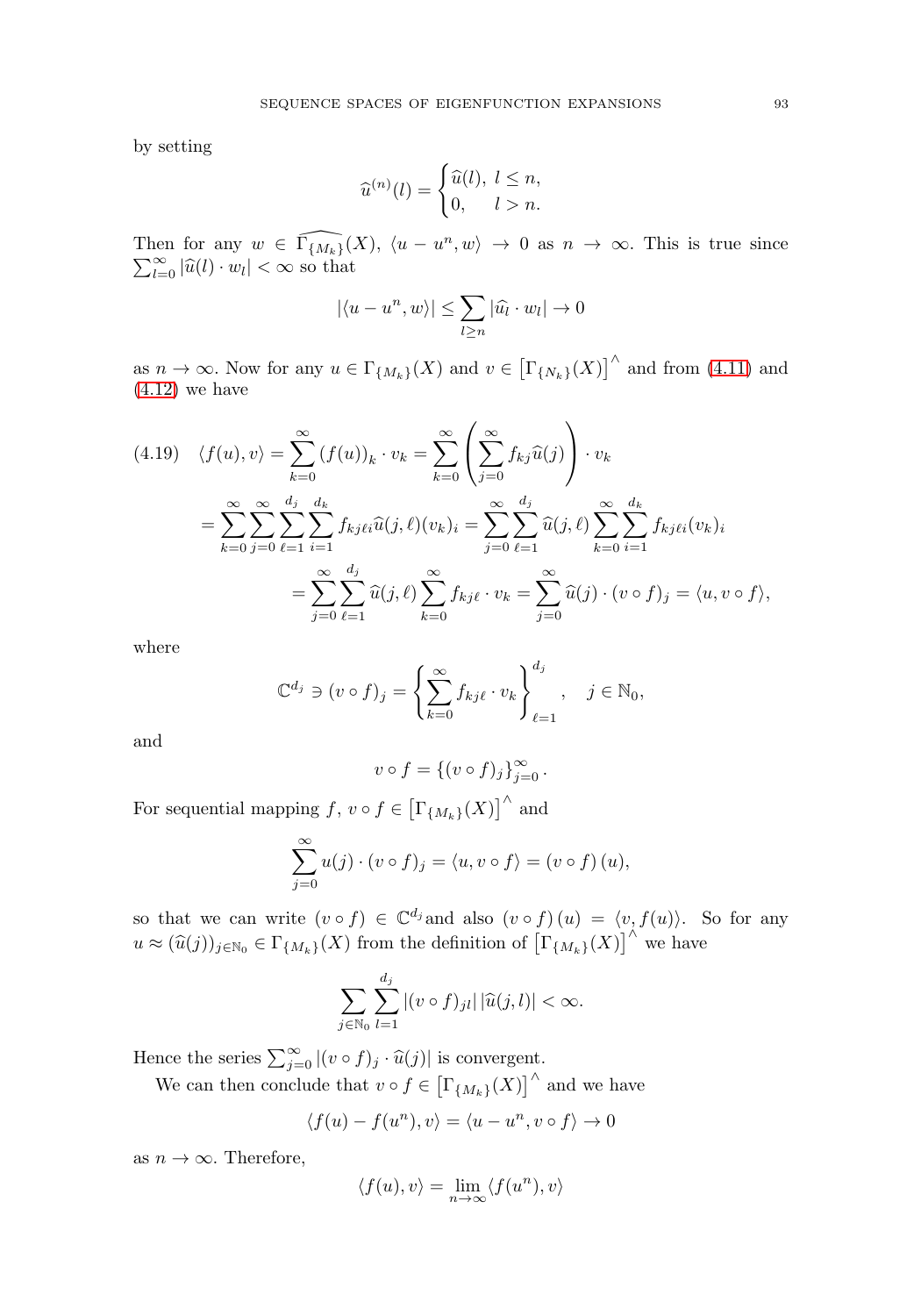for all  $u \in \Gamma_{\{M_k\}}(X)$  and  $v \in [\Gamma_{\{N_k\}}(X)]^{\wedge}$ . Hence for any  $u \in \Gamma_{\{M_k\}}(X)$  and  $v \in \left[\Gamma_{\{N_k\}}(X)\right]^{\wedge}$  we have

$$
\lim_{n \to \infty} \sum_{k=0}^{\infty} v_k \cdot \left( \sum_{0 \le j \le n} f_{kj} \widehat{u}(j) \right) = \sum_{k=0}^{\infty} v_k \cdot \left( \sum_{j=0}^{\infty} f_{kj} \widehat{u}(j) \right),
$$

that is,

$$
\lim_{n \to \infty} \sum_{k=0}^{\infty} \sum_{i=1}^{d_k} (v_k)_i \left( \sum_{j \le n} f_{kj} \widehat{u}(j) \right)_i = \sum_{k=0}^{\infty} \sum_{i=1}^{d_k} (v_k)_i \left( \sum_{j=0}^{\infty} f_{kj} \widehat{u}(j) \right)_i.
$$

Now we will use the fact that if  $u \in \Gamma_{\{M_k\}}(X)$ , then  $|u| \in \Gamma_{\{M_k\}}(X)$  where  $|u| =$  $\left(\widehat{\left|u\right|}{}_j\right)$  $_{j\in\mathbb{N}_{0}}$ ,  $\widehat{\left[u\right]}_{j}\in\mathbb{R}^{d_{j}},$  with

$$
\widehat{|u|}_j := \begin{bmatrix} |\widehat{u}(j,1)| \\ |\widehat{u}(j,2)| \\ \vdots \\ |\widehat{u}(j,d_j)| \end{bmatrix},
$$

in view of the Theorem [4.4.](#page-6-1) The same is true for the dual space  $\left[\Gamma_{\{N_k\}}(X)\right]^{\wedge}$ . So then this argument gives

$$
\lim_{n\to\infty}\sum_{k=0}^{\infty}\sum_{i=1}^{d_k}|(v_k)_i|\left|\left(\sum_{0\leq j\leq n}f_{kj}\widehat{u}(j)\right)_i\right|=\sum_{k=0}^{\infty}\sum_{i=1}^{d_k}|(v_k)_i|\left|\left(\sum_{j=0}^{\infty}f_{kj}\widehat{u}(j)\right)_i\right|.
$$

 $\Box$ 

The proof is complete.

*Proof of Theorem [4.7](#page-10-0).* Let us assume first that the mapping  $f : \Gamma_{\{M_k\}}(X) \to$  $\Gamma_{\{N_k\}}(X)$  can be represented by  $f = (f_{kjli})_{k,j \in \mathbb{N}_0, 1 \leq l \leq d_j, 1 \leq i \leq d_k}$ , an infinite tensor such that

(4.20) 
$$
\sum_{j=0}^{\infty} \sum_{l=1}^{d_j} |f_{kjli}| |\widehat{u}(j,l)| < \infty \text{ for all } k \in \mathbb{N}_0, i = 1, 2, ..., d_k,
$$

and

(4.21) 
$$
\sum_{k=0}^{\infty} \sum_{i=1}^{d_k} |(v_k)_i| \left| \left( \sum_{j=0}^{\infty} f_{kj} \widehat{u}(j) \right)_i \right| < \infty
$$

hold for all  $u \in \Gamma_{\{M_k\}}(X)$  and  $v \in [\Gamma_{\{N_k\}}(X)]^{\wedge}$ .

Let  $\widehat{u}_1 = (\widehat{u}_1(p))_{p \in \mathbb{N}_0}$  be such that for some  $j, l$  where  $j \in \mathbb{N}_0, 1 \leq l \leq d_j$  we have

$$
\widehat{u_1}(p,q) = \begin{cases} 1, & p = j, q = l, \\ 0 & \text{otherwise.} \end{cases}
$$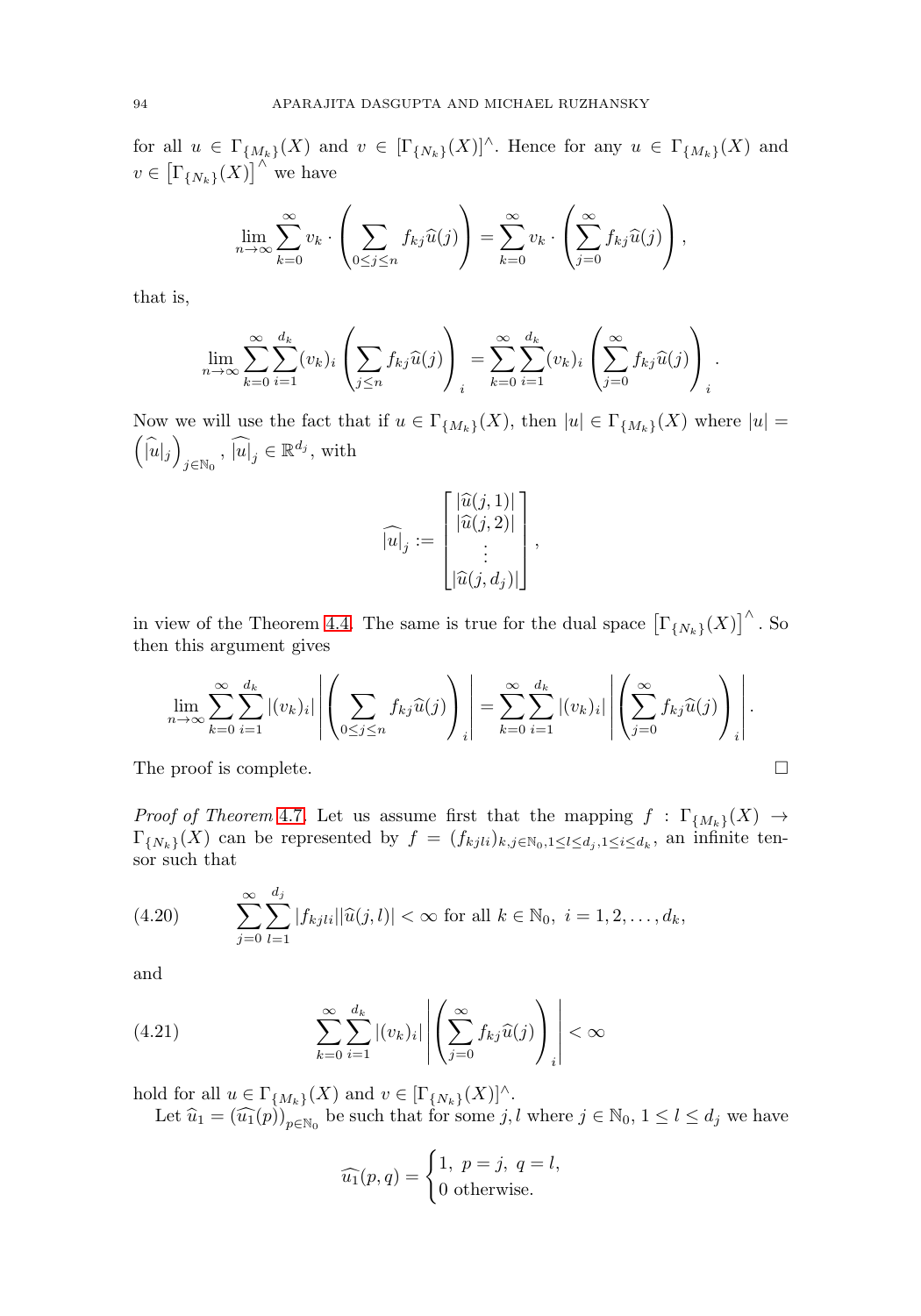<span id="page-14-0"></span>Then  $u_1 \in \Gamma_{\{M_k\}}(X)$  so  $fu_1 = f(u_1) \in \Gamma_{\{N_k\}}(X)$  and

(4.22)  
\n
$$
(fu_1)_k = \sum_{p=0}^{\infty} f_{kp} \widehat{u}_1(p)
$$
\n
$$
= \sum_{p=0}^{\infty} \sum_{q=1}^{d_p} f_{kpq} \widehat{u}_1(p,q)
$$
\n
$$
= \sum_{q=1}^{d_j} f_{kjq} \widehat{u}_1(j,q)
$$
\n
$$
= f_{kjl} \in \mathbb{C}^{d_k}.
$$

We now first show that

$$
\widehat{(fu)}(k) = \sum_{j=0}^{\infty} \sum_{l=1}^{d_j} f_{kjl} \widehat{u}(j,l),
$$

where  $f_{kjli} \in \mathbb{C}$  for each  $k, j \in \mathbb{C}$ ,  $1 \leq l \leq d_j$  and  $1 \leq i \leq d_k$ . The way in which  $f$ has been defined we have

$$
(fu)_k = \sum_{j=0}^{\infty} \sum_{l=1}^{d_j} f_{kjl} \widehat{u}(j,l), \quad f_{kjl} \in \mathbb{C}^{d_k}.
$$

Also since  $u \in \Gamma_{\{M_k\}}(X)$ , from our assumption we have  $fu \in \Gamma_{\{N_k\}}(X)$  and  $fu \approx$  $(\widehat{(fu)}(j))$  $\sum_{j\in\mathbb{N}_0}$  so  $(fu)_k \approx (fu)(k)$ .

We can then write  $\widehat{(fu)}(k) = \sum_j \sum_{l=1}^{d_j} f_{kj} \widehat{u}(j, l)$ . Since we know that  $v \in$  $\left[\Gamma_{\{N_k\}}(X)\right]^{\wedge}$  and  $fu \in \Gamma_{\{N_k\}}(X)$ , we have

$$
\sum_{k=0}^{\infty} \sum_{i=1}^{d_k} |(v_k)_i| |(\widehat{(fu)}(k))_i| = \sum_{k=0}^{\infty} \sum_{i=1}^{d_k} |(v_k)_i| |\sum_{j=0}^{\infty} \sum_{l=1}^{d_j} f_{kjli}\widehat{u}(j,l)| < \infty.
$$

In particular using the definition of  $u_1$  and  $(4.22)$  we get

<span id="page-14-1"></span>
$$
(4.23) \sum_{k=0}^{\infty} \sum_{i=1}^{d_k} |(v_k)_i| \left| \sum_{p=0}^{\infty} \sum_{q=1}^{d_k} f_{kpqi} \widehat{u_1}(p,q) \right| = \sum_{k=0}^{\infty} \sum_{i=1}^{d_k} |(v_k)_i| |f_{kjli}| < \infty
$$

for any  $j \in \mathbb{N}_0$  and  $1 \leq l \leq d_j$ .

Now for any  $u \in \Gamma_{\{M_k\}}(X)$  consider

$$
J = \sum_{j=0}^{\infty} \sum_{l=1}^{d_j} |\sum_{k=0}^{\infty} \sum_{i=1}^{d_k} (v_k)_i f_{kjli} ||\widehat{u}(j,l)|.
$$

Then we consider the series

$$
I_n := \sum_{j \le n} \sum_{l=1}^{d_j} |\sum_{k=0}^{\infty} \sum_{i=1}^{d_k} (v_k)_i f_{kjli} ||\widehat{u}(j,l)|,
$$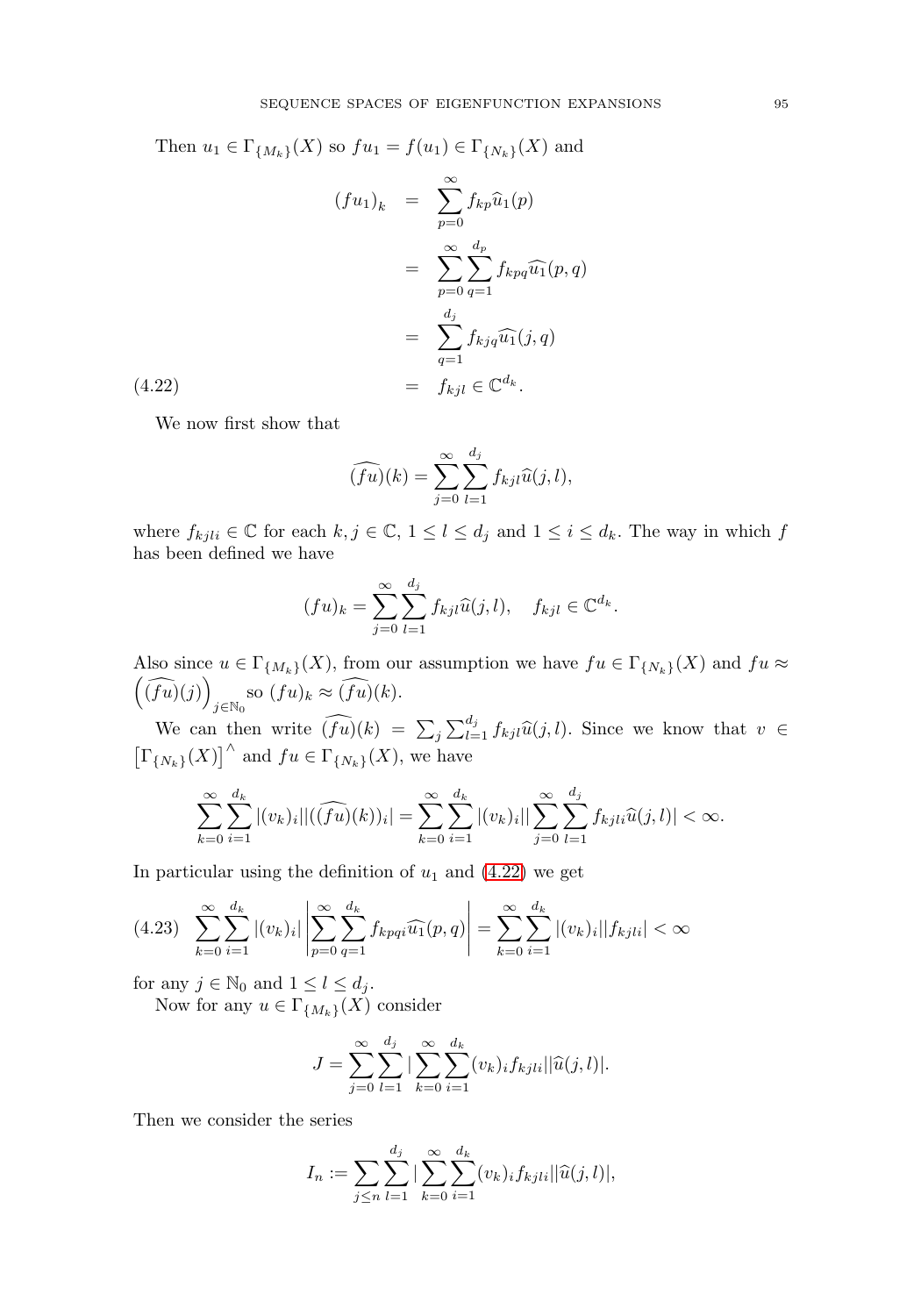so that we have

$$
I_n = \sum_{j \le n} \sum_{l=1}^{d_j} |\sum_{k=0}^{\infty} \sum_{i=1}^{d_k} (v_k)_i f_{kjli} ||\widehat{u}(j,l)|
$$
  
= 
$$
\sum_{j \le n} \sum_{l=1}^{d_j} |\sum_{k=0}^{\infty} \sum_{i=1}^{d_k} (v_k)_i f_{kjli} \widehat{u}(j,l)|.
$$

Let  $\epsilon = (\epsilon_i)_{1 \leq i \leq d_k}$ ,  $k \in \mathbb{N}_0$ , be such that  $\epsilon_i \in \mathbb{C}$  and  $|\epsilon_i| = 1$  for all i and such that

$$
\left|\sum_{k=0}^{\infty}\sum_{i=1}^{d_k}(v_k)_if_{kjli})\widehat{u}(j,l)\right|=\sum_{k=0}^{\infty}\sum_{i=1}^{d_k}(v_k)_if_{kjli}\widehat{u}(j,l)\epsilon_i.
$$

Then

$$
I_{n} = \sum_{j \leq n} \sum_{l=1}^{d_{j}} \sum_{k=0}^{\infty} \sum_{i=1}^{d_{k}} (v_{k})_{i} f_{kjli} \widehat{u}(j,l) \epsilon_{i}
$$
  
\n
$$
\leq \sum_{k=0}^{\infty} \sum_{i=1}^{d_{k}} |(v_{k})_{i}| \left| \sum_{j \leq n} \sum_{l=1}^{d_{j}} f_{kjli} \right) \widehat{u}(j,l) \epsilon_{i} \right|.
$$

It follows from Lemma [4.9](#page-11-1) that

$$
\lim_{n \to \infty} \sum_{k=0}^{\infty} \sum_{i=1}^{d_k} |(v_k)_i| \left| \sum_{j \le n} \sum_{l=1}^{d_j} f_{kjli} \widehat{u}(j,l) \epsilon_i \right|
$$
  
= 
$$
\sum_{k=0}^{\infty} \sum_{i=1}^{d_k} |(v_k)_i| \left| \sum_{j=0}^{\infty} \sum_{l=1}^{d_j} f_{kjli} \widehat{u}(j,l) \epsilon_i \right| < \infty.
$$

Then

<span id="page-15-0"></span>(4.25) 
$$
J = \sum_{j=0}^{\infty} \sum_{l=1}^{d_j} \left| \sum_{k=0}^{\infty} \sum_{i=1}^{d_k} (v_k)_i f_{kjli} ||\widehat{u}(j,l)| < \infty.
$$

So we proved that if  $(f_{kjli})$  satisfies

•  $\sum_{j=0}^{\infty} \sum_{l=1}^{d_j} |f_{kj}l_i| |\widehat{u}(j, l)| < \infty,$ •  $\sum_{k=0}^{\infty} \sum_{i=1}^{d_k} |(v_k)_i| \left| \left( \sum_{j=0}^{\infty} f_{kj} \widehat{u}(j) \right) \right|$ i  $\Big| < \infty,$ 

then for any  $u \in \Gamma_{\{M_k\}}(X)$  and  $v \in \left[\Gamma_{\{N_k\}}(X)\right]^{\wedge}$  we have from [\(4.23\)](#page-14-1) and [\(4.25\)](#page-15-0), respectively, that is,

(i)  $\sum_{k=0}^{\infty} \sum_{i=1}^{d_k} |(v_k)_i||f_{kjli}| < \infty$ , (ii)  $\sum_{j=0}^{\infty} \sum_{l=1}^{d_j} |\sum_{k=0}^{\infty} \sum_{i=1}^{d_k} (v_k)_i f_{kjli}| |\hat{u}(j, l)| < \infty.$ 

Now recall that for  $f: \Gamma_{\{M_k\}}(X) \to \Gamma_{\{N_k\}}(X)$  we have

$$
(f(u))_k = \sum_{j=0}^{\infty} \sum_{l=1}^{d_j} f_{kjl} \widehat{u}(j,l)
$$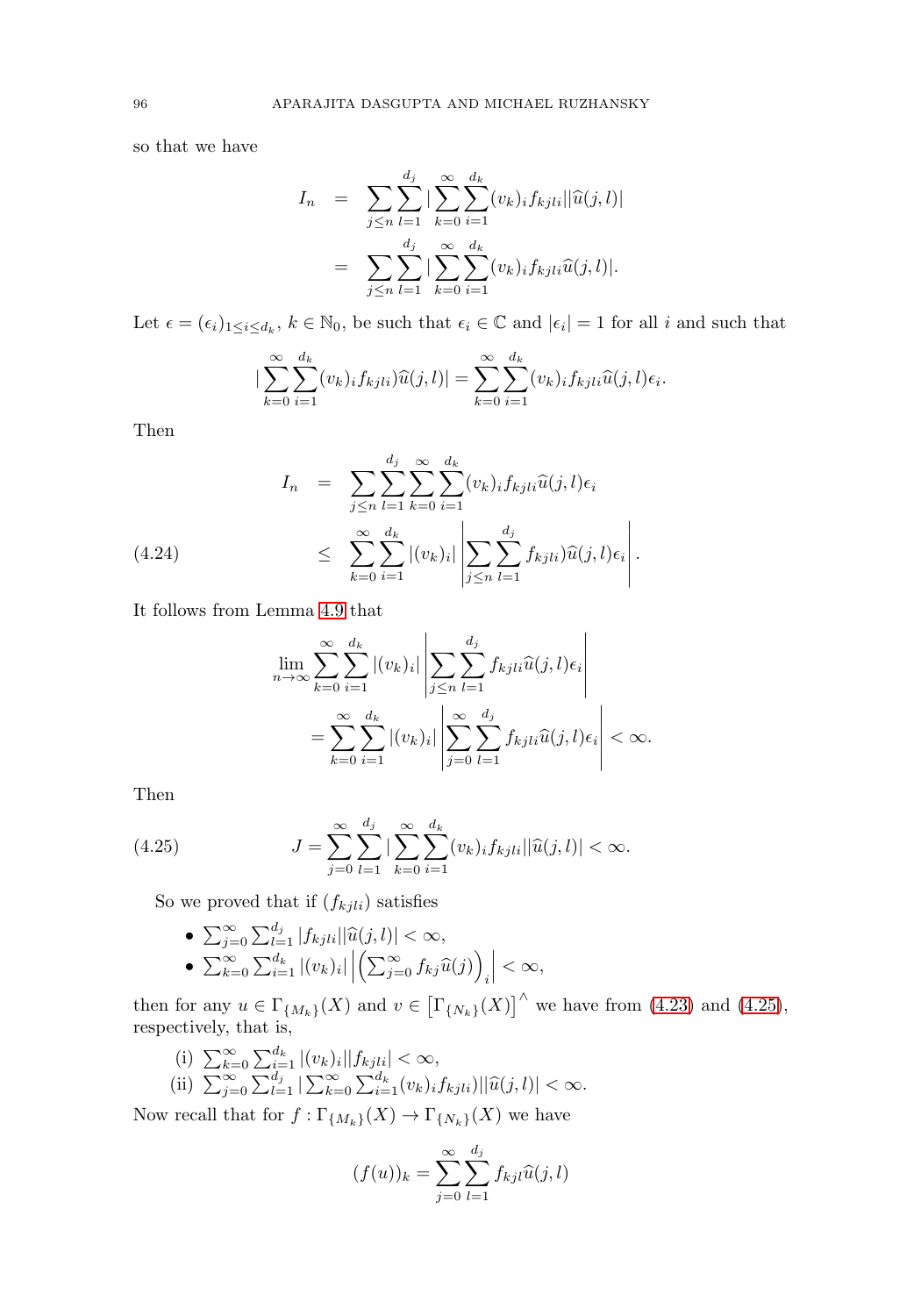for any  $u \in \Gamma_{\{M_k\}}(X)$ ; then for any  $v \in \left[\Gamma_{\{N_k\}}(X)\right]^{\wedge}$ , the composed mapping  $v \circ f : \Gamma_{\{M_k\}}(\tilde{X}) \to \mathbb{C}$  is given by

$$
(v \circ f)(u) = \sum_{k=0}^{\infty} v_k \cdot (f(u))_k = \sum_{k=0}^{\infty} \sum_{i=1}^{d_k} (v_k)_i \left( \sum_{j=0}^{\infty} \sum_{l=1}^{d_j} f_{kjli} \widehat{u}(j,l) \right)
$$
  

$$
= \sum_{j=0}^{\infty} \sum_{l=1}^{d_j} \left( \sum_{k=0}^{\infty} \sum_{i=1}^{d_k} (v_k)_i f_{kjli} \right) \widehat{u}(j,l).
$$

So by (ii) we get that

$$
|(v \circ f)(u)| \leq \sum_{j=0}^{\infty} \sum_{l=1}^{d_j} |\sum_{k=0}^{\infty} \sum_{i=1}^{d_k} (v_k)_i f_{kjli} ||\widehat{u}(j,l)| < \infty.
$$

 $\text{So } \widehat{f}(v) = (\widehat{f}(v)_{jl})_{j \in \mathbb{N}, 1 \leq l \leq d_j}$ , with  $\widehat{f}(v)_{jl} = \sum_{k=0}^{\infty} \sum_{i=1}^{d_k} (v_k)_i f_{kjli} \in [\Gamma_{\{M_k\}}(X)]^{\wedge}$ (from the definition of  $[\Gamma_{\{M_k\}}(X)]^{\wedge}$ ), that is, f is sequential. Then  $\langle f(u), v \rangle =$  $\langle u, f(v) \rangle$  is also true.

Now to prove the converse part we assume that  $f: \Gamma_{\{M_k\}}(X) \to \Gamma_{\{N_k\}}(X)$  is sequential. We have to show that f can be represented as  $f \approx (f_{kjli})_{k,j \in \mathbb{N}_0,1 \leq l \leq d_j,1 \leq i \leq d_k}$ and satisfies [\(4.11\)](#page-10-3) and [\(4.12\)](#page-10-1).

Define for  $k, i$  where  $k \in \mathbb{N}_0$  and  $1 \leq i \leq d_k$ , the sequence  $u^{ki} = (u_j^{ki})_{j \in \mathbb{N}_0}$  such that  $u_j^{ki} \in \mathbb{C}^{d_j}$  and  $u_j^{ki}(l) = u^{ki}(j, l)$ , given by

$$
u_j^{ki}(l) = \widehat{u^{ki}}(j,l) = \begin{cases} 1, & j = k, l = i, \\ 0 & \text{otherwise.} \end{cases}
$$

Then  $u^{ki} \in [\Gamma_{\{N_k\}}(X)]^{\wedge}$ . Now since f is sequential we have  $u^{ki} \circ f \in [\Gamma_{\{M_k\}}(X)]^{\wedge}$ and  $u^{ki} \circ f = (u^{ki} \circ f)_{j \in \mathbb{N}_0}$ , where  $(u^{ki} \circ f)_j \in \mathbb{C}^{d_j}$ . We denote  $u^{ki} \circ f = (f^{ki}_j)_{j \in \mathbb{N}_0}$ , where  $f_j^{ki} = (u^{ki} \circ f)_j$ . Then  $(f_j^{ki})_{j \in \mathbb{N}_0} \in \left[\Gamma_{\{M_k\}}(X)\right]^{\wedge}$  and  $f_j^{ki} \in \mathbb{C}^{d_j}$ .

Then for any  $\phi \approx \left(\widehat{\phi}(j)\right)$  $_{j\in\mathbb{N}_0}\in\Gamma_{\{M_k\}}(X)$  we have

(4.27) 
$$
\sum_{j=0}^{\infty} \sum_{l=1}^{d_j} |f_{jl}^{ki}| |\hat{\phi}(j,i)| < \infty.
$$

For  $\phi \in \Gamma_{\{M_k\}}(X)$  we can write  $f(\phi) \in \Gamma_{\{N_k\}}(X)$ . We can write

$$
f(\phi) = ((f(\phi))^{\wedge}(p))_{p \in \mathbb{N}_0}.
$$

So

<span id="page-16-0"></span>
$$
u^{ki} \circ f(\phi) = \sum_{j=0}^{\infty} u_j^{ki} \widehat{(f(\phi))_j}
$$
  
= 
$$
\sum_{j=0}^{\infty} \sum_{l=1}^{d_j} u_{jl}^{ki} \widehat{(f(\phi))}(j,l)
$$
  
= 
$$
\widehat{(f(\phi))}(k,i) \text{ (from the definition of } u^{ki}).
$$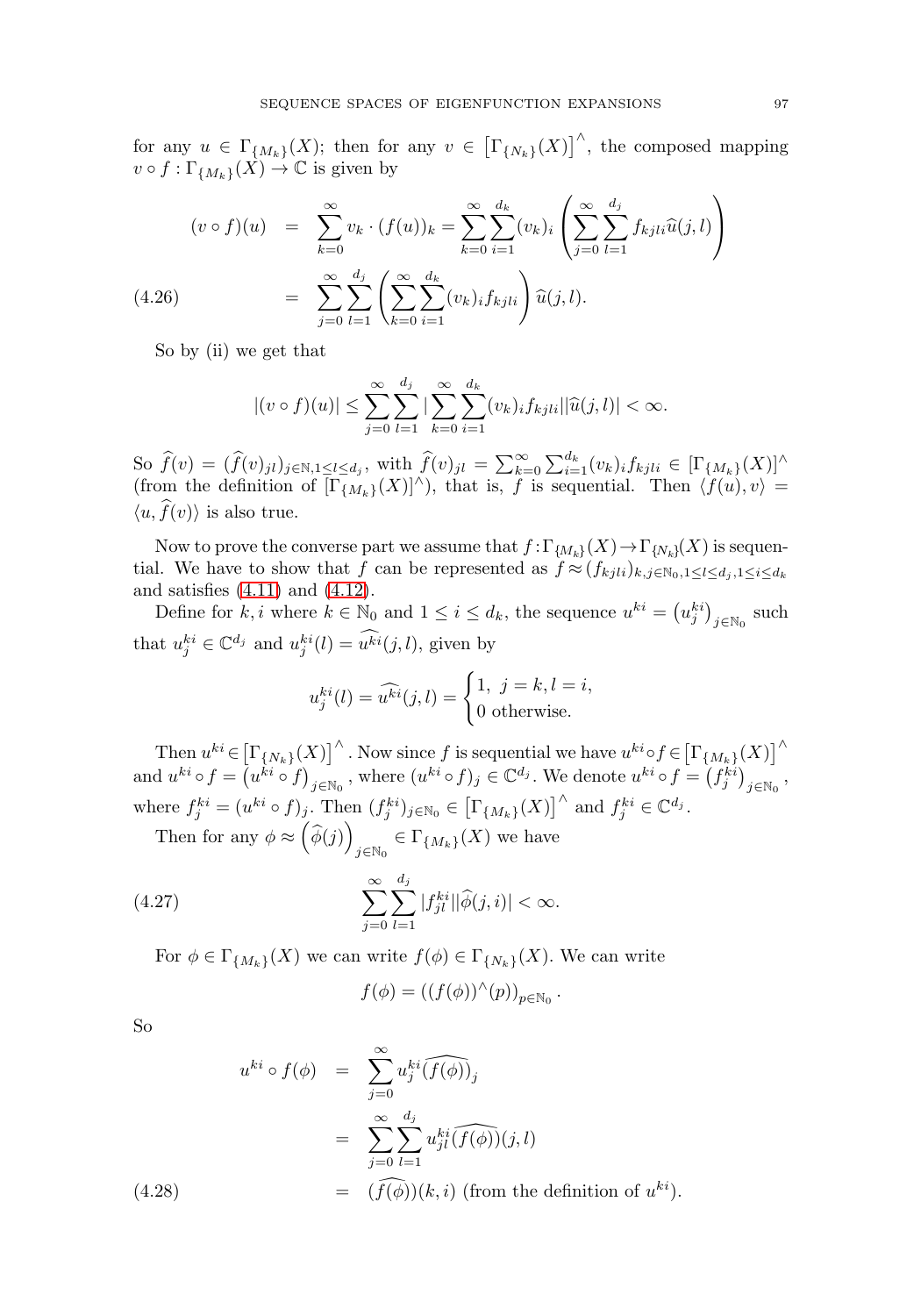<span id="page-17-1"></span>We have 
$$
u^{ki} \circ f = (f^{ki})_j \in [\Gamma_{\{M_k\}(X)}]^{\wedge}
$$
, so  
\n
$$
(u^{ki} \circ f)(\phi) = \sum_{j=0}^{\infty} f_j^{ki} \widehat{\phi}(j)
$$
\n
$$
= \sum_{j=0}^{\infty} \sum_{l=1}^{d_j} f_{jl}^{ki} \widehat{\phi}(j, l).
$$
\n(4.29)

From [\(4.28\)](#page-16-0) and [\(4.29\)](#page-17-1) we have  $(\widehat{f(\phi)})(k,i) = \sum_{j=0}^{\infty} \sum_{l=1}^{d_j} f_{jl}^{ki} \widehat{\phi}(j,l).$ 

Hence  $(f(\phi))_{ki} = \sum_{j=0}^{\infty} \sum_{l=1}^{d_j} f_{jl}^{ki} \widehat{\phi}(j,l)$ ,  $k \in \mathbb{N}_0$ , and  $1 \leq i \leq d_k$ , that is, f is represented by the tensor  $\left\{ (f_{jl}^{ki}) \right\}$  $k,j \in \mathbb{N}_0, 1 \leq i \leq d_k, 1 \leq l \leq d_j$ 

If we denote  $f_{jl}^{ki}$  by  $f_{jl}^{ki} = f_{kjli}$ , we can say that f is represented by the tensor  $(f_{kjli})_{k,j\in\mathbb{N}_0,1\leq l\leq d_j,1\leq i\leq d_k}$ . Also let  $v\in\widehat{[\Gamma_{\{N_k\}}(X)]}$ . Since  $f(\phi)\in\Gamma_{\{N_k\}}(X)$  for  $\phi \in \Gamma_{\{M_k\}}(X)$ , then from the definition of  $\widehat{\left[\Gamma_{\{N_k\}}(X)\right]}$  we have

$$
\sum_{k=0}^{\infty}\sum_{i=1}^{d_k} |(v_k)_i| \sum_{j=0}^{\infty}\sum_{l=1}^{d_j} f_{kjli}\widehat{\phi}(j,l)| < \infty.
$$

<span id="page-17-0"></span>This completes the proof of Theorem [4.7.](#page-10-0)

5. Beurling class of ultradifferentiable functions and ultradistributions

In this section we briefly summarise the counterparts of the results of the previous section for the case of Komatsu classes of Beurling type ultradifferentiable functions and ultradistributions. For more details we refer to [\[4\]](#page-18-1) for a more detailed description of these spaces as well as of their duals and  $\alpha$ -duals in the sense of Köthe.

The class  $\Gamma_{(M_k)}(X)$  is the space of  $C^{\infty}$  functions  $\phi$  on X such that for every  $h > 0$  there exists  $C_h > 0$  such that we have

(5.1) 
$$
||E^k \phi||_{L^2(X)} \leq C_h h^{\nu k} M_{\nu k}, \ k = 0, 1, 2, \dots
$$

For these spaces, we replace condition (M.3) by condition

 $(M.3')$ ) for every  $l > 0$  there exists  $C_l > 0$  such that  $k! ≤ C_l l^k M_k$  for all  $k ∈ ℕ_0$ . The counterpart of [\[4,](#page-18-1) Theorem [4.1](#page-5-1) and Theorem [4.3\]](#page-6-0), holds for this class as well, namely, we have

**Theorem 5.1.** Assume conditions (M.0), (M.1), (M.2), (M.3'). We have  $\phi \in$  $\Gamma_{(M_k)}(X)$  if and only if for every  $L > 0$  there exists  $C_L > 0$  such that

$$
||\widehat{\phi}(l)||_{\text{HS}} \le C_L \exp\{-M(L\lambda_l^{1/\nu})\} \quad \text{ for all } l \ge 1.
$$

For the dual space and for the  $\alpha$ -dual, the following statements are equivalent:

- (i)  $v \in \Gamma'_{(M_k)}(X);$
- (ii)  $v \in \left[\Gamma_{(M_k)}(X)\right]^{\wedge}$ ;
- (iii) there exists  $L > 0$  such that we have

$$
\sum_{l=0}^{\infty} \exp\left(-M(L\lambda_l^{1/\nu})\right) ||v_l||_{\text{HS}} < \infty;
$$

 $\Box$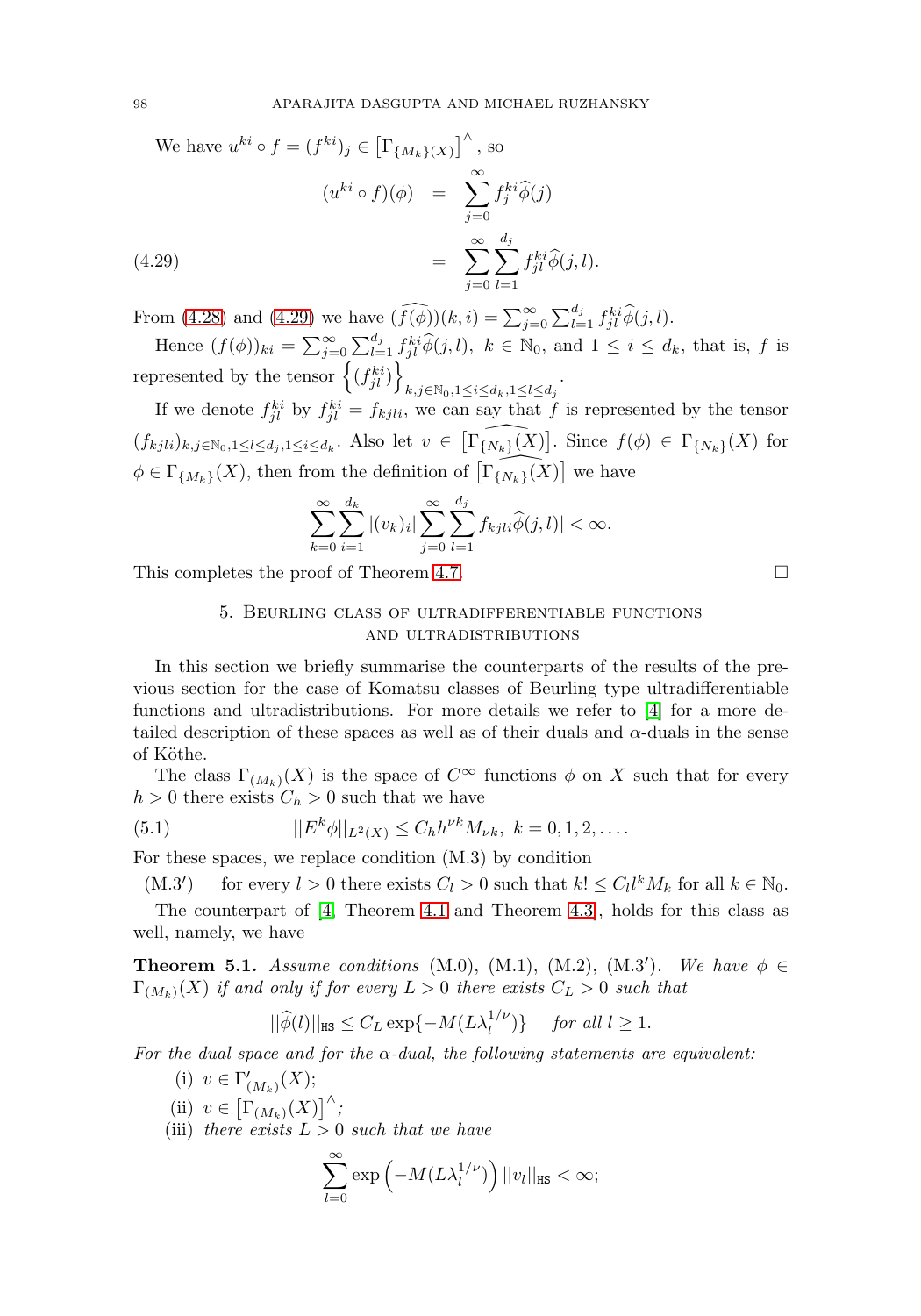(iv) there exists  $L > 0$  and  $K > 0$  such that

$$
||v_l||_{\text{HS}} \leq K \exp\left(M(L\lambda_l^{1/\nu})\right)
$$

holds for all  $l \in \mathbb{N}_0$ .

Again we note that given this characterisation of  $\alpha$ -duals, one can prove that they are perfect, in a way similar to the proof of Theorem [4.4,](#page-6-1) namely, that

.

(5.2) 
$$
\left[\Gamma_{(M_k)}(X)\right] = \left(\left[\Gamma_{(M_k)}(X)\right]^\wedge\right)^\wedge
$$

Finally we can state the counterpart of the adjointness Theorem [4.7.](#page-10-0)

<span id="page-18-8"></span>**Theorem 5.2** (Adjointness theorem Beurling case). Let  $\{M_k\}$  and  $\{N_k\}$  satisfy conditions (M.0)–(M.3'). A linear mapping  $f : \Gamma_{(M_k)}(X) \to \Gamma_{(N_k)}(X)$  is sequential if and only if f is represented by an infinite tensor  $(f_{kjli}), k, j \in \mathbb{N}_0, 1 \leq l \leq d_j$ and  $1 \leq i \leq d_k$  such that for any  $u \in \Gamma_{(M_k)}(X)$  and  $v \in \widehat{\Gamma_{(N_k)}}(X)$  we have

(5.3) 
$$
\sum_{j=0}^{\infty} \sum_{l=1}^{d_j} |f_{kjli}| |\widehat{u}(j,l)| < \infty \text{ for all } k \in \mathbb{N}_0, \ i = 1, 2, \dots, d_k,
$$

and

(5.4) 
$$
\sum_{k=0}^{\infty} \sum_{i=1}^{d_k} |(v_k)_i| \left| \left( \sum_{j=0}^{\infty} f_{kj} \widehat{u}(j) \right)_i \right| < \infty.
$$

Furthermore, the adjoint mapping  $\widehat{f}: \widehat{\Gamma_{(N_k)}}(X) \to \widehat{\Gamma_{(M_k)}}(X)$  defined by the formula  $\widehat{f}(v) = v \circ f$  is also sequential, and the transposed matrix  $(f_{kj})^t$  represents  $\widehat{f}$ , with f and f related by  $\langle f(u), v \rangle = \langle u, f(v) \rangle$ .

The proof of Theorem [5.2](#page-18-8) is similar to the corresponding proof in Theorem [4.7](#page-10-0) for the spaces  $\Gamma_{\{M_k\}}(X)$ , so we omit the repetition.

#### <span id="page-18-0"></span>**REFERENCES**

- <span id="page-18-5"></span>[1] Richard D. Carmichael, Andrzej Kamiński, and Stevan Pilipović, Boundary values and convolution in ultradistribution spaces, Series on Analysis, Applications and Computation, vol. 1, World Scientific Publishing Co. Pte. Ltd., Hackensack, NJ, 2007. M[R2347838](http://www.ams.org/mathscinet-getitem?mr=2347838)
- <span id="page-18-6"></span>[2] Antoine Delcroix, Maximilian F. Hasler, Stevan Pilipović, and Vincent Valmorin, Embeddings of ultradistributions and periodic hyperfunctions in Colombeau type algebras through sequence spaces, Math. Proc. Cambridge Philos. Soc. **137** (2004), no. 3, 697–708, DOI 10.1017/S0305004104007923. M[R2103924](http://www.ams.org/mathscinet-getitem?mr=2103924)
- <span id="page-18-2"></span>[3] Aparajita Dasgupta and Michael Ruzhansky, Gevrey functions and ultradistributions on compact Lie groups and homogeneous spaces, Bull. Sci. Math. **138** (2014), no. 6, 756–782, DOI 10.1016/j.bulsci.2013.12.001. M[R3251455](http://www.ams.org/mathscinet-getitem?mr=3251455)
- <span id="page-18-1"></span>[4] Aparajita Dasgupta and Michael Ruzhansky, Eigenfunction expansions of ultradifferentiable functions and ultradistributions, Trans. Amer. Math. Soc. **368** (2016), no. 12, 8481–8498, DOI 10.1090/tran/6765. M[R3551578](http://www.ams.org/mathscinet-getitem?mr=3551578)
- <span id="page-18-3"></span>[5] J. Delgado and M. Ruzhansky, Fourier multipliers, symbols and nuclearity on compact manifolds, J. Anal. Math, to appear, arXiv:1404.6479, 2014.
- <span id="page-18-7"></span>[6] Lars Hörmander, The spectral function of an elliptic operator, Acta Math. **121** (1968), 193– 218, DOI 10.1007/BF02391913. M[R0609014](http://www.ams.org/mathscinet-getitem?mr=0609014)
- <span id="page-18-4"></span>[7] Julio Delgado and Michael Ruzhansky, Schatten classes on compact manifolds: kernel conditions, J. Funct. Anal. **267** (2014), no. 3, 772–798, DOI 10.1016/j.jfa.2014.04.016. M[R3212723](http://www.ams.org/mathscinet-getitem?mr=3212723)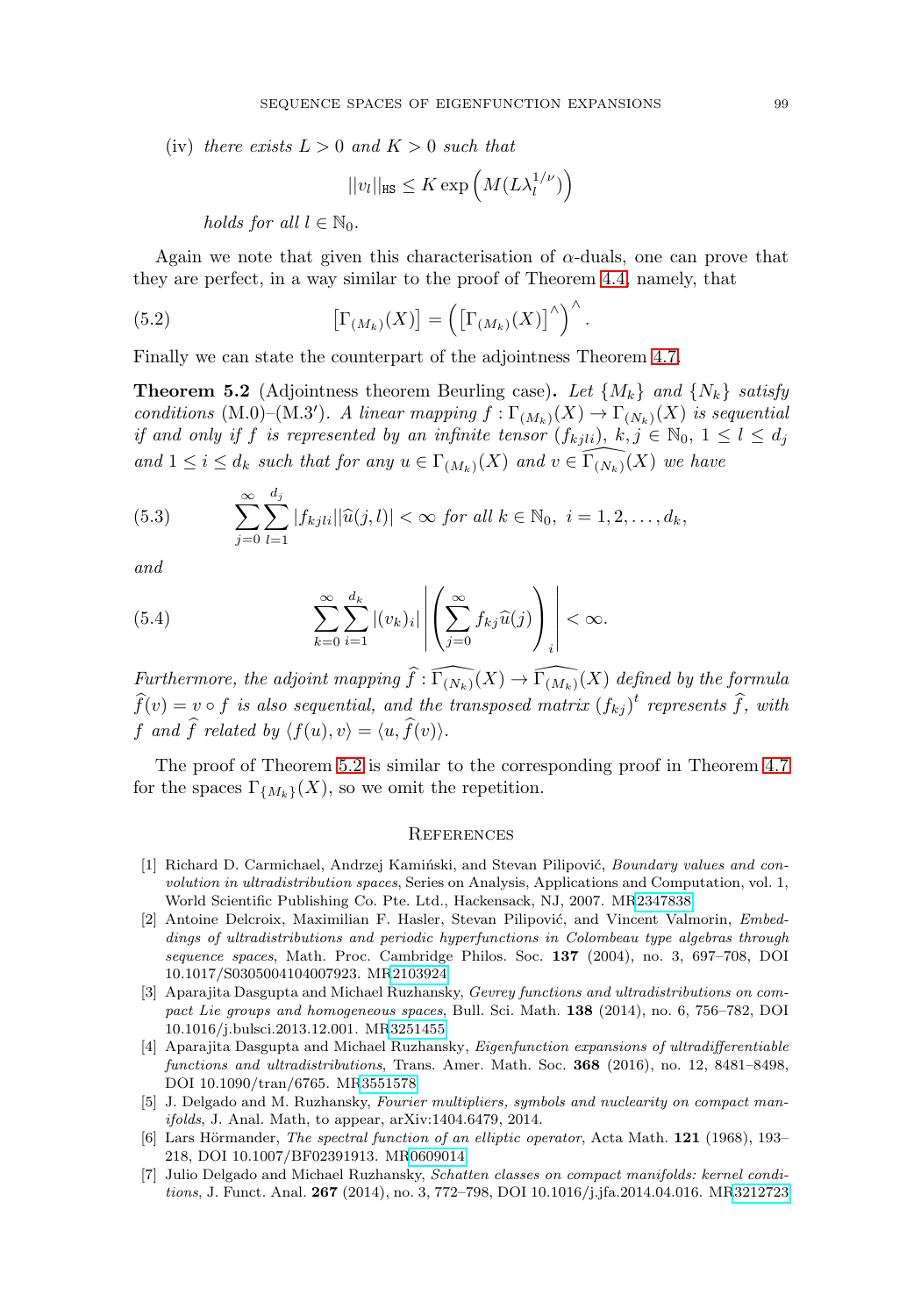- <span id="page-19-7"></span>[8] Claudia Garetto and Michael Ruzhansky, Wave equation for sums of squares on compact Lie groups, J. Differential Equations **258** (2015), no. 12, 4324–4347, DOI 10.1016/j.jde.2015.01.034. M[R3327555](http://www.ams.org/mathscinet-getitem?mr=3327555)
- <span id="page-19-8"></span>[9] Todor Gramchev, Stevan Pilipovic, and Luigi Rodino, *Eigenfunction expansions in*  $\mathbb{R}^n$ , Proc. Amer. Math. Soc. **139** (2011), no. 12, 4361–4368, DOI 10.1090/S0002-9939-2011-11022-0. M[R2823081](http://www.ams.org/mathscinet-getitem?mr=2823081)
- <span id="page-19-3"></span>[10] Gottfried Köthe, *Topological vector spaces. I*, Translated from the German by D. J. H. Garling. Die Grundlehren der mathematischen Wissenschaften, Band 159, Springer-Verlag New York Inc., New York, 1969. M[R0248498](http://www.ams.org/mathscinet-getitem?mr=0248498)
- <span id="page-19-10"></span>[11] Hikosaburo Komatsu, Ultradistributions. I. Structure theorems and a characterization, J. Fac. Sci. Univ. Tokyo Sect. IA Math. **20** (1973), 25–105. M[R0320743](http://www.ams.org/mathscinet-getitem?mr=0320743)
- [12] Hikosaburo Komatsu, Ultradistributions. II. The kernel theorem and ultradistributions with support in a submanifold, J. Fac. Sci. Univ. Tokyo Sect. IA Math. **24** (1977), no. 3, 607–628. M[R0477770](http://www.ams.org/mathscinet-getitem?mr=0477770)
- <span id="page-19-11"></span>[13] Hikosaburo Komatsu, Ultradistributions. III. Vector-valued ultradistributions and the theory of kernels, J. Fac. Sci. Univ. Tokyo Sect. IA Math. **29** (1982), no. 3, 653–717. M[R687595](http://www.ams.org/mathscinet-getitem?mr=687595)
- <span id="page-19-16"></span>[14] Stevan Pilipović and Bojan Prangoski, On the convolution of Roumieu ultradistributions through the  $\epsilon$  tensor product, Monatsh. Math. **173** (2014), no. 1, 83–105, DOI 10.1007/s00605-013-0503-4. M[R3148662](http://www.ams.org/mathscinet-getitem?mr=3148662)
- <span id="page-19-15"></span>[15] S. Pilipović and D. Scarpalezos, Regularity properties of distributions and ultradistributions, Proc. Amer. Math. Soc. **129** (2001), no. 12, 3531–3537, DOI 10.1090/S0002-9939-01-06013-0. M[R1860484](http://www.ams.org/mathscinet-getitem?mr=1860484)
- <span id="page-19-17"></span>[16] Luigi Rodino, Linear partial differential operators in Gevrey spaces, World Scientific Publishing Co., Inc., River Edge, NJ, 1993. M[R1249275](http://www.ams.org/mathscinet-getitem?mr=1249275)
- <span id="page-19-13"></span>[17] Charles Roumieu, Ultra-distributions définies sur  $R<sup>n</sup>$  et sur certaines classes de variétés différentiables (French), J. Analyse Math. **10** (1962/1963), 153-192, DOI 10.1007/BF02790307. M[R0158261](http://www.ams.org/mathscinet-getitem?mr=0158261)
- <span id="page-19-12"></span>[18] Walter Rudin, Real and complex analysis, 2nd ed., McGraw-Hill Book Co., New York-Düsseldorf-Johannesburg, 1974. McGraw-Hill Series in Higher Mathematics. M[R0344043](http://www.ams.org/mathscinet-getitem?mr=0344043)
- <span id="page-19-5"></span>[19] Michael Ruzhansky and Niyaz Tokmagambetov, Nonharmonic analysis of boundary value problems, Int. Math. Res. Not. IMRN **12** (2016), 3548–3615, DOI 10.1093/imrn/rnv243. M[R3544614](http://www.ams.org/mathscinet-getitem?mr=3544614)
- <span id="page-19-4"></span>[20] Michael Ruzhansky and Niyaz Tokmagambetov, Very weak solutions of wave equation for Landau Hamiltonian with irregular electromagnetic field, Lett. Math. Phys. **107** (2017), no. 4, 591–618, DOI 10.1007/s11005-016-0919-6. M[R3623273](http://www.ams.org/mathscinet-getitem?mr=3623273)
- <span id="page-19-6"></span>[21] M. Ruzhansky and N. Tokmagambetov, Nonharmonic analysis of boundary value problems without WZ condition, Math. Model. Nat. Phenom. **12** (2017), no. 1, 115–140, DOI 10.1051/mmnp/201712107. M[R3614589](http://www.ams.org/mathscinet-getitem?mr=3614589)
- <span id="page-19-1"></span>[22] R. T. Seeley, Integro-differential operators on vector bundles, Trans. Amer. Math. Soc. **117** (1965), 167–204, DOI 10.2307/1994203. M[R0173174](http://www.ams.org/mathscinet-getitem?mr=0173174)
- <span id="page-19-0"></span>[23] R. T. Seeley, Eigenfunction expansions of analytic functions, Proc. Amer. Math. Soc. **21** (1969), 734–738, DOI 10.2307/2036458. M[R0240835](http://www.ams.org/mathscinet-getitem?mr=0240835)
- <span id="page-19-2"></span>[24] Yoshiko Taguchi, Fourier coefficients of periodic functions of Gevrey classes and ultradistributions, Yokohama Math. J. **35** (1987), no. 1-2, 51–60. M[R928372](http://www.ams.org/mathscinet-getitem?mr=928372)
- <span id="page-19-14"></span>[25] Yoshiko Taguchi, The universality of the spaces of ultradistributions  $C_s(\mathbf{T})^{\wedge}$ ,  $C_{(s)}(\mathbf{T})^{\wedge}$ (0 < s ≤ ∞), C0(**T**)<sup>∧</sup> and Exp(**C**×)∧, Tokyo J. Math. **10** (1987), no. 2, 391–401, DOI 10.3836/tjm/1270134522. M[R926251](http://www.ams.org/mathscinet-getitem?mr=926251)
- <span id="page-19-9"></span>[26] Dorde Vučković and Jasson Vindas, *Eigenfunction expansions of ultradifferentiable functions* and ultradistributions in  $\mathbb{R}^n$ , J. Pseudo-Differ. Oper. Appl. **7** (2016), no. 4, 519–531, DOI 10.1007/s11868-016-0157-9. M[R3562483](http://www.ams.org/mathscinet-getitem?mr=3562483)